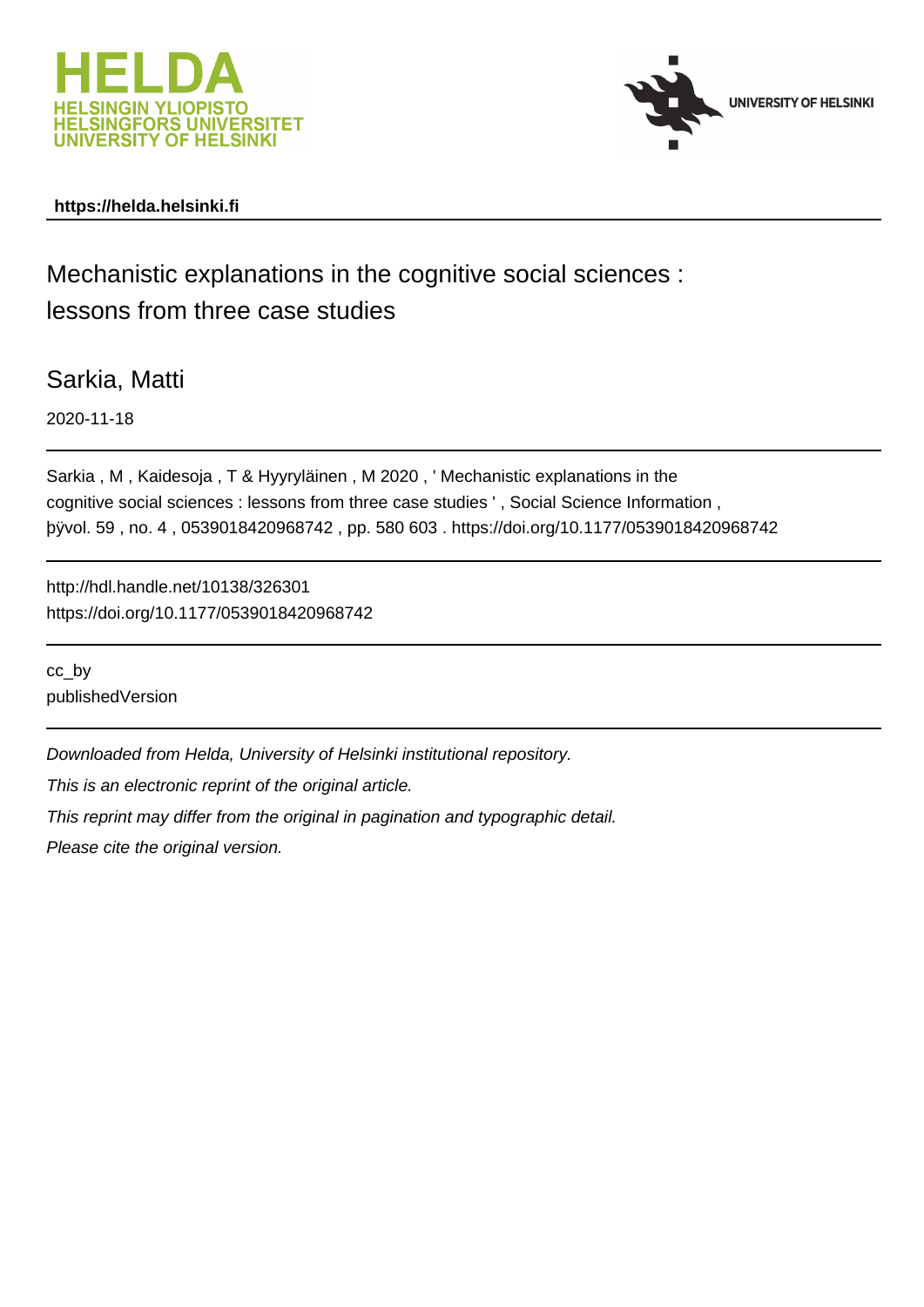*Article*



**Mechanistic explanations in the cognitive social sciences: Lessons from three case studies**

Social Science Information 2020, Vol. 59(4) 580–603 © The Author(s) 2020



Article reuse guidelines: [sagepub.com/journals-permissions](https://uk.sagepub.com/en-gb/journals-permissions) DOI: 10.1177/0539018420968742 [journals.sagepub.com/home/ssi](https://journals.sagepub.com/home/ssi)



**Matti Sarkia** University of Helsinki, Finland

**Tuukka Kaidesoja** Helsinki Collegium for Advanced Studies, Finland

# **Mikko Hyyryläinen**

University of Helsinki, Finland

#### **Abstract**

Discussions of the relations between the social sciences and the cognitive sciences have proliferated in recent years. Our article contributes to the philosophical and methodological foundations of the cognitive social sciences by proposing a framework based on contemporary mechanistic approaches to the philosophy of science to analyze the epistemological, ontological and methodological aspects of research programs at the intersection of the social sciences and the cognitive sciences. We apply this framework to three case studies which address the phenomena of social coordination, transactive memory, and ethnicity. We also assess how successful these research programs have been in providing mechanistic explanations for these phenomena, and where more work remains to be done.

#### **Keywords**

cognitive social science, ethnicity, mechanistic explanation, social coordination, transactive memory

**Corresponding author:**

Matti Sarkia, University of Helsinki, Unioninkatu 40 A 514, Helsinki, 00014, Finland. Email: [matti.sarkia@helsinki.fi](mailto:matti.sarkia@helsinki.fi)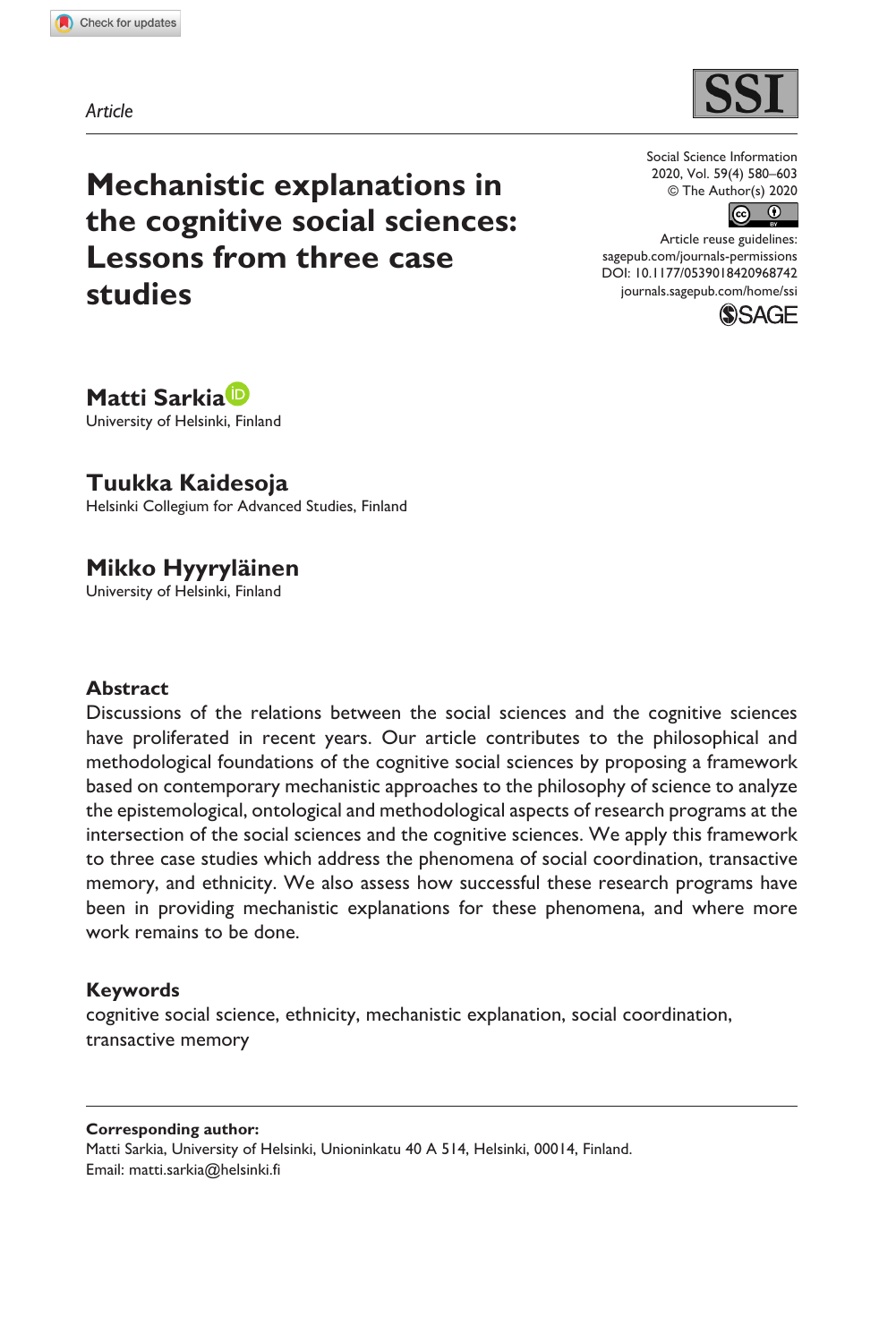#### **Résumé**

Au cours des dernières années, les relations entre sciences sociales et sciences cognitives ont fait l'objet de nombreuses discussions. Notre article contribue à l'élaboration des fondations philosophiques et méthodologiques des sciences sociales cognitives en proposant un cadre qui se base sur des approches mécaniques contemporaines de la philosophie des sciences afin d'analyser les aspects épistémologiques, ontologiques et méthodologiques des programmes de recherche qui se trouvent à l'intersection des sciences sociales et des sciences cognitives. Nous utilisons ce cadre pour se pencher sur trois études de cas s'intéressant aux phénomènes de coordination sociale, de mémoire transactive et d'ethnicité. Nous évaluons aussi à quel point ces programmes de recherche ont réussi à fournir des explications mécaniques pour ces phénomènes, et où il est désormais nécessaire de concentrer nos efforts.

#### **Mots-clés**

coordination sociale, ethnicité, explications mécaniques, mémoire transactive, sciences sociales cognitives

The social sciences and the cognitive sciences have grown closer together during recent decades. On the one hand, there has been a social turn in the cognitive sciences, as indicated by the emergence of social neuroscience and other experimental research programs at the interface of the cognitive and social sciences (Cacioppo et al., 2012; Lieberman, 2017). On the other hand, many theoretically and empirically oriented social scientists have become more interested in and informed by the cognitive sciences, as indicated by the emergence of new research fields, such as cognitive sociology (Bouvier, 2007; Brekhus & Ignatow, 2019; Cerulo, 2010; DiMaggio, 1997; Lizardo et al., 2020; Shaw, 2015), behavioral economics (Dhami, 2016; Thaler, 2015), and new approaches in cognitive anthropology (Bloch, 2012; D'Andrade, 1995; Hutchins, 1995; Sperber, 1996). We call these research fields that aim to integrate the social sciences with the cognitive sciences *cognitive social sciences* (cf. Turner, 2001; Lizardo, 2014).

Current interdisciplinary exchanges between the cognitive sciences and social sciences raise many philosophical and methodological challenges. Piet Strydom (2007) identifies a number of different positions in cognitive social theory and describes the main lines of disagreement between the proponents of strong and weak cognitivism in how they understand cognition and the relation between the cognitive and social sciences. Gabe Ignatow (2014) regrets that cognitive sociologists have not been clear about their ontological and epistemological commitments, suggesting that the bridge being built between sociology and the cognitive sciences would be enhanced, if cognitive sociologists would take a stance in philosophy of social science debates, such as those pertaining to (critical) realism, naturalism and social constructionism. Stephen Turner (2018) provides a comprehensive discussion of ongoing philosophical and methodological debates that relate to interdisciplinary exchanges between the cognitive sciences and the social sciences. Tuukka Kaidesoja and colleagues (2019) evaluate four recent arguments that have been presented in favor of integrating the cognitive sciences with the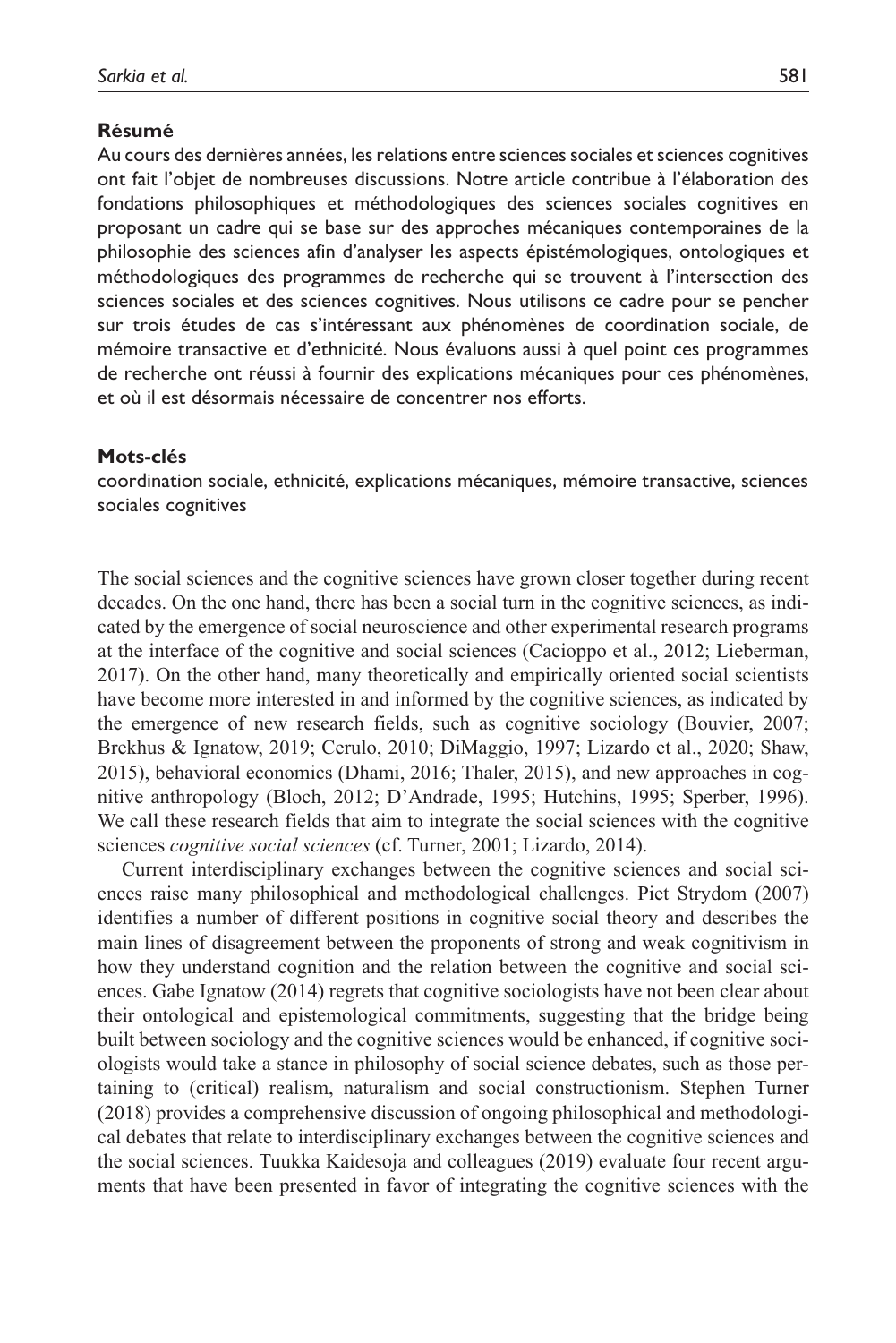social sciences. And Baptiste Brossard and Nicolas Sallée (2020) call for epistemological 'conversion work' between psychology and sociology that would enhance interdisciplinary projects in a way that takes seriously the potential epistemic risks and benefits of these projects.

Our article contributes to previous discussions about the relation between the cognitive sciences and the social sciences by proposing a mechanistic approach based on the philosophy of science in order to analyze the epistemological, ontological and methodological aspects of the cognitive social sciences (Bechtel & Abrahamsen, 2005; Bechtel, 2008; Craver & Darden, 2013; Glennan, 2017; Hedström & Ylikoski, 2010). We will argue that mechanistic philosophy of science provides a suitable framework for evaluating where current cognitive social scientists have been successful in explaining social phenomena, and where more work remains to be done. Moreover, we will apply this framework to three case studies based on research programs in the cognitive social sciences. In our first case study on interpersonal social coordination, we will argue that mechanistic philosophy of science can ground a feasible division of labor between cognitive and social scientists studying the same phenomena by identifying different questions about cognitive and social mechanisms (and the environments in which they operate) to which they answer. In our second case study on the transactive memory of groups, we will argue that mechanistic philosophy of science can be used to challenge pre-reflective ontological distinctions between fixed cognitive and social domains or 'levels of reality', since some cognitive mechanisms transcend the brains and bodies of individuals into the material and social environments that they inhabit. And in our third case study on ethnic phenomena, we will argue that cognitive mechanisms are modulated by the social environments in which they operate, and therefore cognitive science also needs inputs from the social sciences, in addition to the social sciences benefiting from inputs from the cognitive sciences. We will begin by presenting the central ideas of a mechanistic philosophy of science.

## **Mechanistic philosophy of science and the cognitive social sciences**

Mechanistic philosophy of science (MPS) provides a systematic ontological, epistemological and methodological framework for addressing philosophical issues concerning attempts to integrate the social sciences with the cognitive sciences (for comprehensive accounts of MPS, see Bechtel, 2008; Craver & Darden, 2013; Glennan, 2017; Glennan & Illari, 2018). Historically, the mechanistic approach to explanation was proposed as an alternative to the once dominant deductive-nomological account of scientific explanation (Hempel, 1966), and it has since then been applied to a variety of different scientific fields, such as cognitive science (Bechtel, 2008; Craver, 2007), genetics and molecular biology (Craver & Darden, 2013), and the social sciences (Hedström & Ylikoski, 2010). In this section, we introduce the basic ideas of MPS and point out their relevance to the explanatory practices of the cognitive social sciences. We will build upon the following 'minimal' account of mechanisms that has been proposed by Stuart Glennan (2017: 17):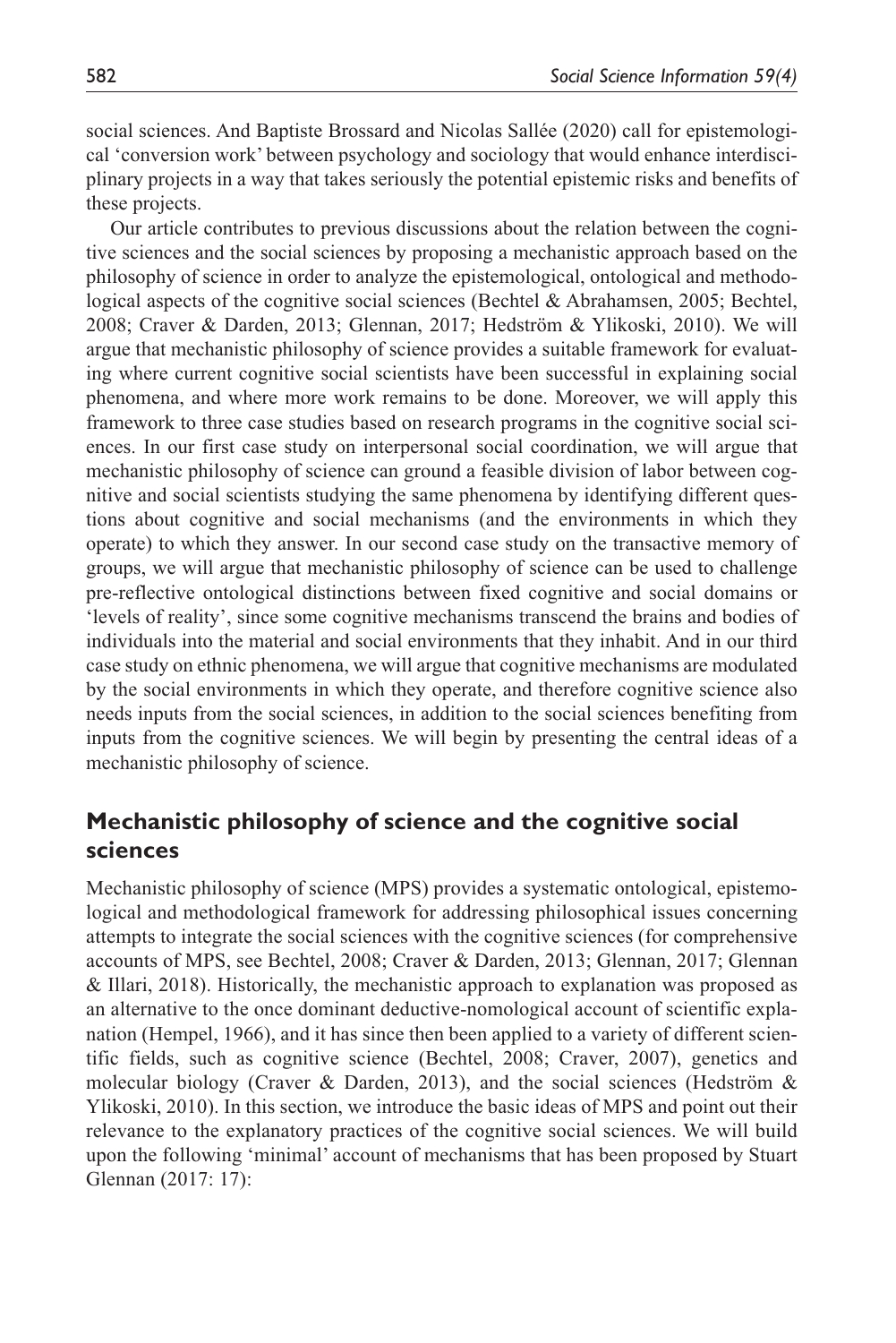A mechanism for a phenomenon consists of entities (or parts) whose activities and interactions are organized so as to be responsible for the phenomenon. (Glennan, 2017: 17)

Glennan's minimal account of mechanisms is compatible with more specific types of mechanisms that are studied in the cognitive and social sciences as well as with alternative explications of mechanisms by other philosophers of science (e.g. Bechtel  $\&$ Abrahamsen, 2005; Hedström & Ylikoski, 2010; Machamer et al., 2000; Woodward, 2013).

As the minimal account makes clear, most advocates of MPS subscribe to the view that mechanisms are composed of two basic kinds of constituents: entities and activities. Entities are particular things (in a broad sense) in the world and activities always take place in some entity. The entities that are studied in different sciences are highly diverse, ranging from molecules to brains and complex social systems. Entities may engage in activities either by themselves or in concert with other entities. When the activities of two or more entities influence each other, they interact. In a mechanism that is responsible for some phenomenon, its constituent entities and activities as well as their interactions are organized in a way that allows them to produce, maintain or underlie the phenomenon, meaning that there are specific constitutive and causal relations between these constituent entities and activities. Every mechanism is responsible for some phenomenon, but unlike some other advocates of the mechanistic approach (e.g. Craver & Darden, 2013: 15), Glennan (2017: 24–25) does not require mechanisms to be responsible for only regular or recurrent phenomena. He admits the possibility of 'ephemeral mechanisms' that produce one-off phenomena, such as singular historical events (Glennan, 2017: 27). The notion of ephemeral mechanisms is useful in the social sciences since social scientists who use case study methods are often interested in explaining singular historical events.

MPS regards mechanisms as hierarchical in the sense that lower-level mechanisms operate as parts of higher-level mechanisms (e.g. Craver & Darden, 2013; Glennan, 2017). When scientists investigate a mechanism that is responsible for a specific phenomenon, they commonly assume that there are underlying mechanisms that allow the constituent entities of the mechanism to engage in the activities that they engage in. Conversely, a mechanism identified at a lower level of mechanistic organization is typically embedded in some broader (or higher-level) mechanism that affects its functioning. For example, a mechanism underlying the working memory of a particular person may operate as a part of the social mechanism of collaborative learning in which the person is engaged in a common learning task with her classmates. Social and cognitive scientists often implicitly or explicitly attribute different types of cognitive capacities to people, such as the capacities to act intentionally, to communicate using spoken or written language, and to remember things in the past. As Glennan (2017: 51–52) argues, the capacities of complex entities are mechanism-dependent in the sense that the organized interactions of their parts are responsible for the capacities of the whole entity, which may manifest themselves only in suitable environments. For example, the capacity for speech is dependent on the organized interactions of neural mechanisms and manifested in communicative interactions with other people.

According to MPS, mechanisms are identified on the basis of the phenomena that they contribute to (e.g. Craver & Darden, 2013; Hedström & Ylikoski, 2010; Glennan,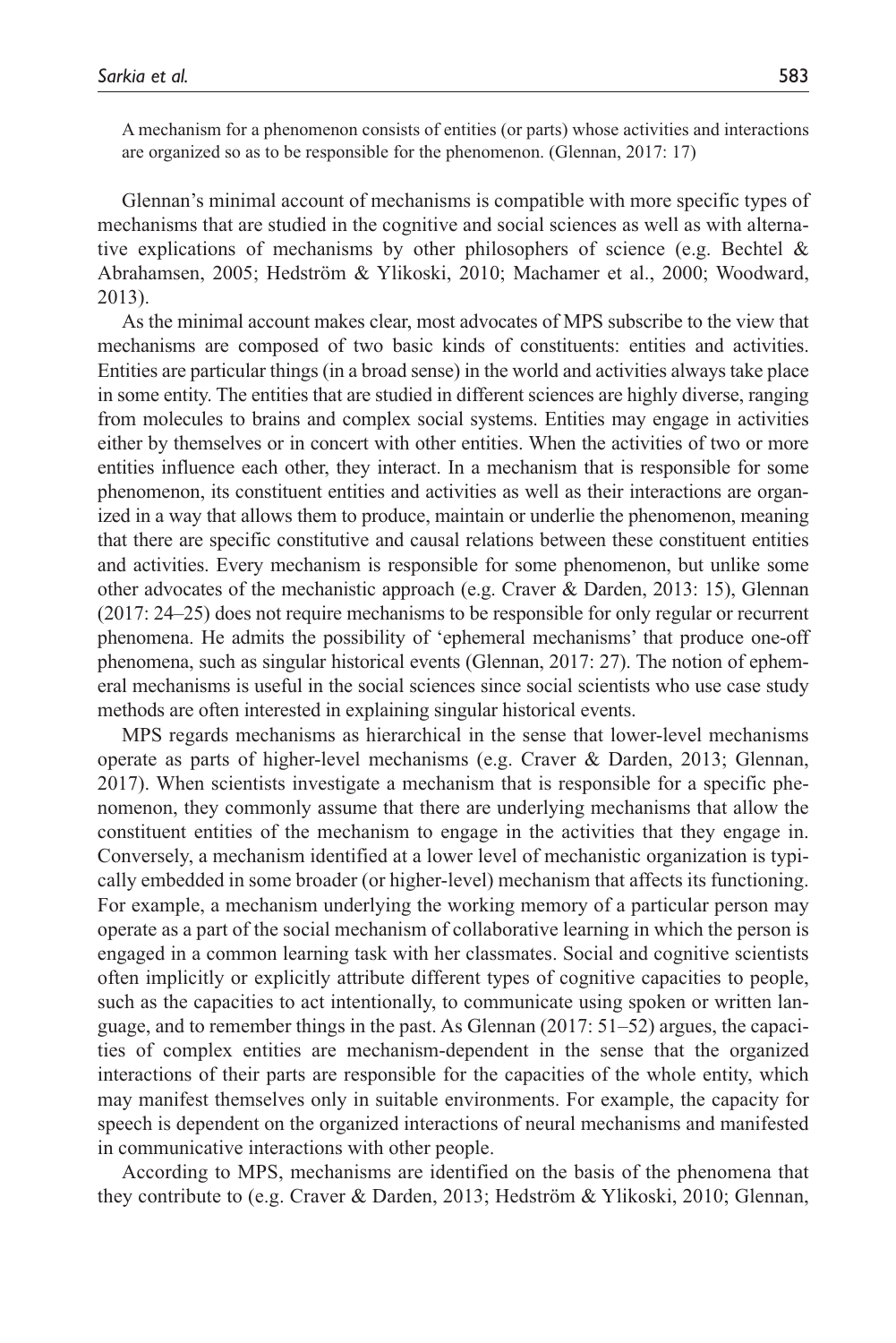2017). For example, cognitive neuroscientists investigate the neural mechanisms underlying working memory and visual perception (Bechtel, 2008), while social scientists study the social mechanisms of self-fulfilling prophecy and urban segregation (Hedström, 2005). They both use empirically established phenomena to delimit the boundaries of the mechanism under investigation, and to identify the entities and activities that are relevant for the phenomenon in question. When they study highly complex systems, such as biological organisms or social groups, scientists may also get different mechanistic decompositions of the same system when they focus on different phenomena in the system (Glennan, 2017: 37–38). But once they have identified a phenomenon in a system, the boundaries of the mechanism that is responsible for it are determinate and do not depend on the ways the mechanism is represented. An important implication of this is that mechanistic levels are always relative to some phenomenon of interest, meaning that there are no global levels of mechanisms. This implies that cognitive social scientists should be cautious regarding the methodological value of highly abstract mechanism types, such as 'biological mechanism', 'psychological mechanism' and 'social mechanism', since they tend to refer to heterogeneous arrays of mechanisms rather than to fixed 'ontological levels of reality'.

While mechanisms are always particular and spatiotemporally local, scientists are interested in making generalizations about them and classifying them into kinds. According to MPS, scientists achieve generality by constructing models about classes of particular mechanisms. Mechanistic models 'describe (in some degree and some respect) the [target] mechanism that is responsible for some phenomenon' (Glennan, 2017: 66). An important way to achieve generality is by abstracting away from the details of particular mechanisms and idealizing some of their features. For example, many models of social mechanisms not only abstract away from most neural and cognitive mechanisms that underlie the interactions of individual actors but may also include idealized descriptions of the cognitive capacities of actual human beings (cf. Hedström, 2005; Hedström & Ylikoski, 2010). Abstractions omit details regarding the target mechanism while idealizations distort some features of the target mechanism (Craver & Darden, 2013: 33–34, 94; Glennan, 2017: 73–74). There is no general criterion regarding the acceptability of abstractions and idealizations in a mechanistic model – rather, the appropriateness of particular abstractions and idealizations should be decided in a case-by-case manner depending on the epistemic aims of the researcher (Craver & Kaplan, 2018; Glennan, 2017).

In MPS, mechanistic explanations are characterized as representations of mechanisms that underlie, maintain or produce some phenomenon (e.g. Bechtel, 2008; Craver & Darden, 2013; Glennan, 2017). Representations of mechanisms may take many different forms, such as qualitative descriptions, diagrams, equations or computational simulations. We call all of these 'mechanistic models'. Mechanistic explanations may unify phenomena that were earlier regarded as unconnected by revealing that their underlying mechanisms are similar. Mechanistic explanations may also split phenomena that were earlier regarded as similar by revealing that their underlying mechanisms are different. However, mechanistic explanations do not reduce the phenomena to be explained to some lower level phenomena without remainder. Rather, they help us understand how the phenomena to be explained arise from the organized interactions of its constituent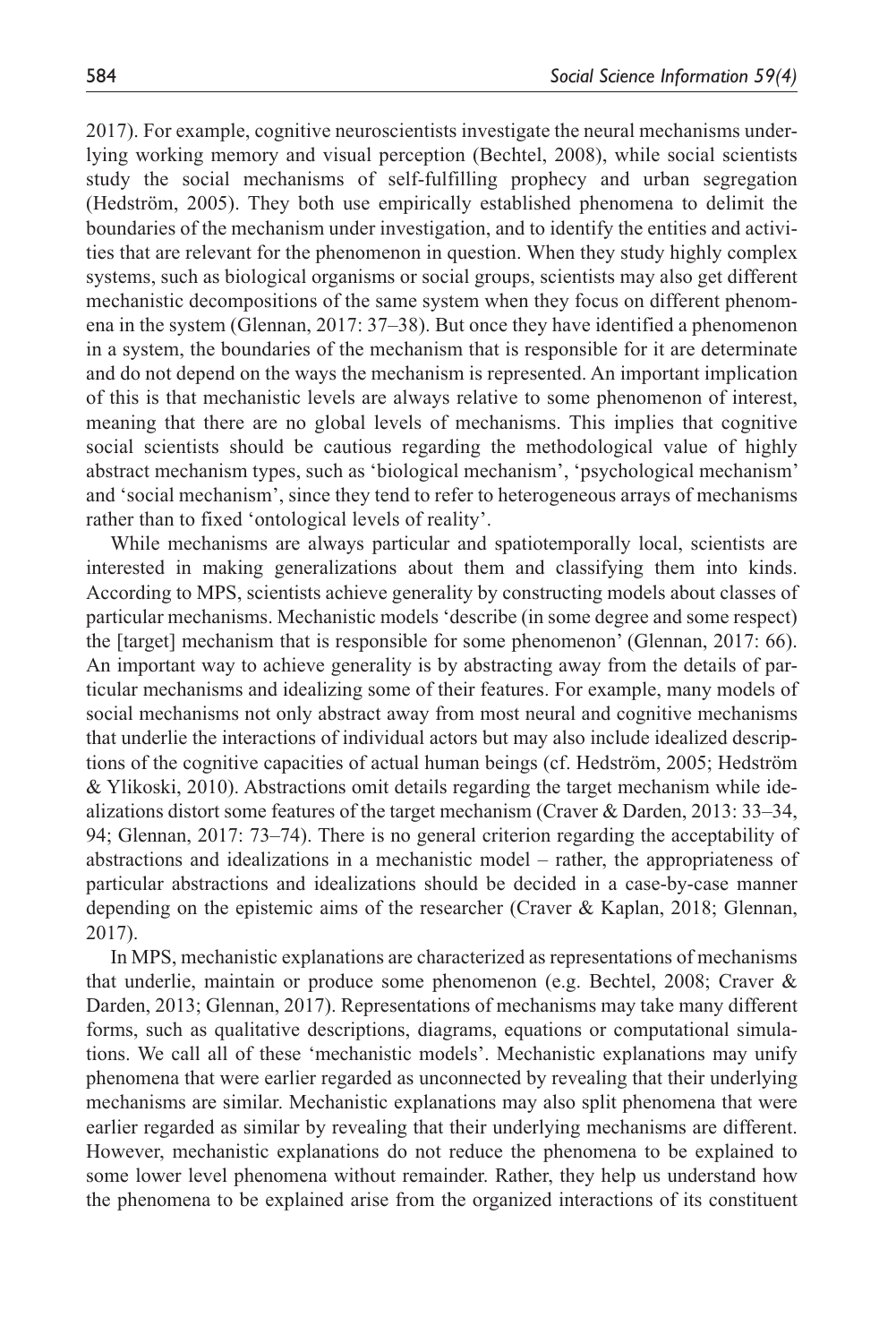entities and activities in a specific environment. Thus MPS is not a strongly reductionist (or an eliminativist) methodological program, although mechanistic explanations are sometimes characterized as reductive explanations (e.g. Wimsatt, 2007: chapter 11; Bechtel, 2008: chapter 4).

Some critics of MPS have claimed that advocates of this view assume that more detailed mechanistic explanations are always better (e.g. Batterman & Rice, 2014), although the latter have explicitly distanced their views from this idea (e.g. Glennan, 2017; Craver & Kaplan, 2018). Even if it is clear that a mechanistic explanation should describe *some* entities and activities that contribute to the phenomenon to be explained, mechanistic explanations may vary with respect to their completeness, and the epistemic purposes of researchers should be taken into account when assessing the relevance of adding more detail to a mechanism model. Accordingly, in their well-known article on causal mechanisms in the social sciences, Peter Hedström and Petri Ylikoski (2010: 60) conclude that 'only those aspects of cognition that are relevant for the explanatory task at hand should be included in the explanation, and the explanatory task thus determines how rich the psychological assumptions must be'. Cognitive explanations of social phenomena may accordingly involve various degrees of realism and complexity, and more detailed multi-level explanations are not automatically more satisfactory than explanations that focus on a more straightforward or selective subset of causes.

Cognitive scientists commonly understand cognitive (or mental) mechanisms as mechanisms that process information (e.g. Bechtel, 2008: ix; Bermudez, 2010; Milkowski, 2013).<sup>1</sup> The study of information processing (understood in computational terms as requiring an algorithmic analysis of how a given task is performed) was traditionally taken to be relatively autonomous with respect to studying the physical realizers of those information processing tasks (e.g. Marr, 2010 [1982]). On the algorithmic level, information processing was operationalized as symbol manipulation in a syntactically specified physical system (Newell, 1980; Newell & Simon, 1972) or as changes in connection weights within artificial neural networks inspired by actual neural networks (Rumelhart  $\&$ McClelland, 1986). During recent decades, in what Worth Boone and Gualtiero Piccinini (2016) have dubbed the 'cognitive neuroscience revolution', cognitive scientists have taken important strides towards a multilevel mechanistic framework that provides a nonreductionist physical grounding for cognitive mechanisms. By contrast to the highly idealized nature of traditional symbol manipulation and artificial neural network accounts, which may be at most regarded as abstract and highly idealized representations of actual neural networks, contemporary cognitive scientists understand the human brain as imposing important constraints on the realization and operation of cognitive tasks.

In accordance with the traditional approach to cognitive science, many cognitive social scientists writing today (e.g. Brubaker et al., 2004; D'Andrade, 1995; Strauss & Quinn, 1997; Vaisey, 2009) have sought to explain social phenomena in terms of abstract information-processing structures, such as *cognitive schemas* (Rumelhart, 1980) and *scripts* (Schank & Abelson, 1977). However, against the backdrop of the recent cognitive neuroscience revolution, one may ask to what extent aspiring cognitive social scientists should offer explanations of social phenomena that 'go all the way down' to the neuronal level, and to what extent they may operate on the level of more abstract information-processing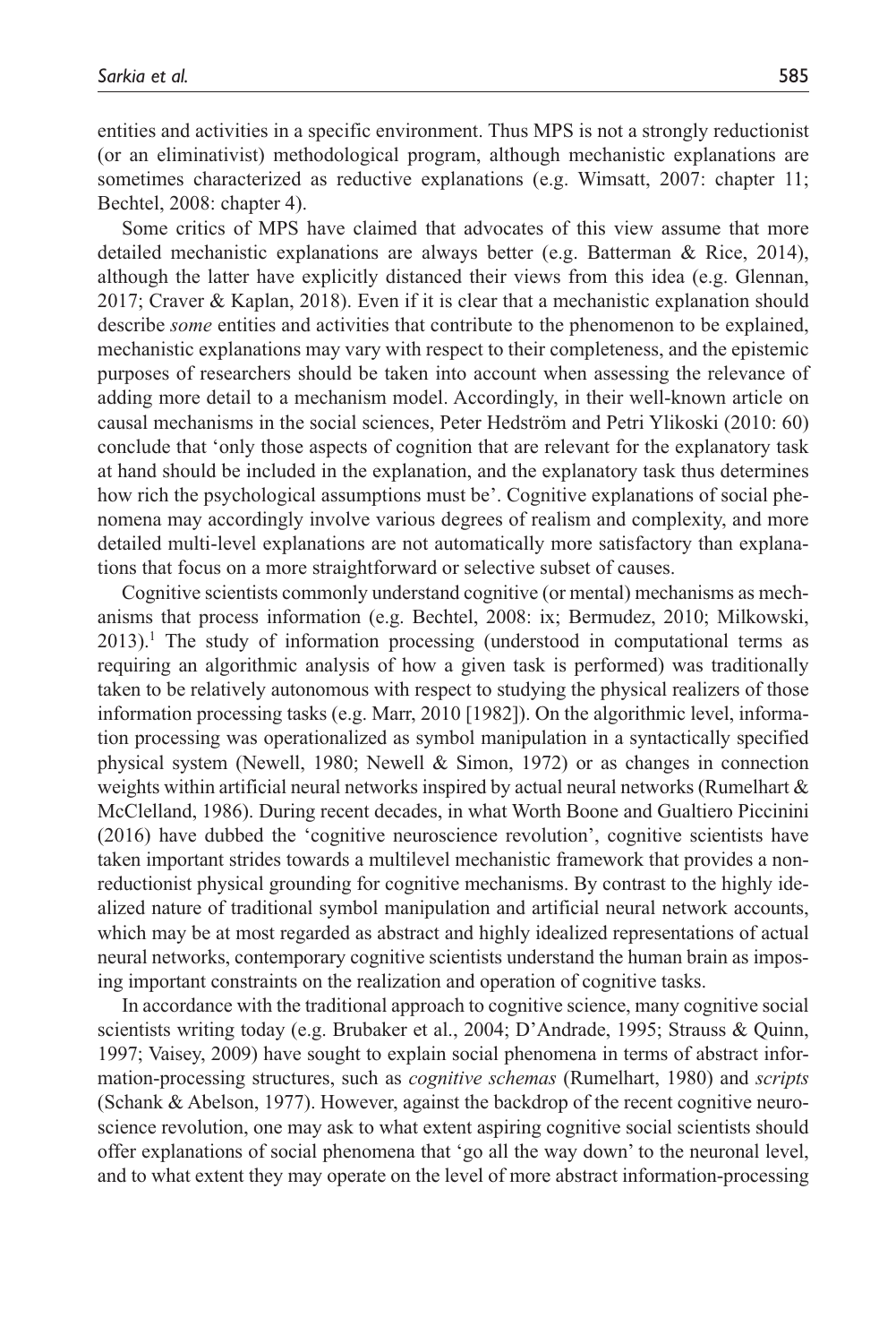structures. In other words, even if one grants that social behavior is not reducible to brain processes – as it arguably is not (Krakauer et al., 2017; Rose & Abi-Rached, 2013) – one might nevertheless consider specifying brain processes to be a *necessary* feature of satisfactory cognitive social science or merely one goal that cognitive social scientists may aspire to satisfy (but need not specify in detail).

While we consider it an important *desideratum* for models of cognitive mechanisms to be grounded in accounts of neural and other physical structures, we believe that it would be problematic to require all cognitive explanations of social phenomena to be couched in neural-physical terms. First, this is because such a requirement would be too demanding, as we often do not know in detail what physical mechanisms realize complex cultural representations (Lizardo et al., 2020). Second, 'full physical grounding' may not always even be necessary, since idealized mechanistic models may serve many explanatory purposes on a greater level of abstraction (Thomson-Jones, 2005). Third, proponents of '4e-cognition' or 'wide cognition' (e.g. Clark, 2008; Milkowski, 2013; Turner, 2018) have argued that some cognitive mechanisms may extend beyond the brains of individuals to the extremities of their bodies and some features of the material environment. They have accordingly argued that cognition is embodied (Clark, 1997; Damasio, 2000; Gallagher, 2005), embedded (Brooks, 1999; Huebner, 2013), materially and socially extended or distributed (Clark & Chalmers, 1998; Hutchins, 1995; Menary, 2010; Sutton et al., 2010) and enactive (De Jaegher & Di Paolo, 2007; Thompson, 2007; Varela et al., 1991), rather than a purely intracranial affair.

According to proponents of wide cognition, cognition is a matter of 'embodied interactions supported and extended by actively built cognitive niches' (Milkowski et al., 2018: 1). We suggest that such dimensions of wide cognition can be accommodated by an expanded mechanistic framework, which is neutral with respect to the fundamental nature of the physical realizers of cognitive processes giving rise to social phenomena, while still requiring that some physical realizers be specified. By using embodied, embedded, extended and enactive approaches to cognition as research heuristics (Milkowski et al., 2018: 4), cognitive social scientists can identify causally relevant cognitive mechanisms without prematurely restricting themselves to a particular view of how cognitive processes are physically implemented.

Drawing on William Bechtel (2009), we propose that mechanistic explanations satisfying the criteria outlined in this section can be formulated by answering the following four questions, which are couched in terms of the intuitive visual metaphors of 'looking at' the phenomenon to be explained, 'looking down' at the parts and activities that give rise to the phenomenon, 'looking around' at the organization and interactions of these parts, and 'looking up' at the environment in which the mechanism operates (for a similar classification, see Craver & Darden, 2013: 163):

- 1) What is the phenomenon to be explained ('looking at')?
- 2) What are the relevant entities and their activities ('looking down')?
- 3) What are the organization and interactions of these entities and activities through which they contribute to the phenomenon ('looking around')?
- 4) What is the environment in which the mechanism is situated and how does it affect its functioning ('looking up')?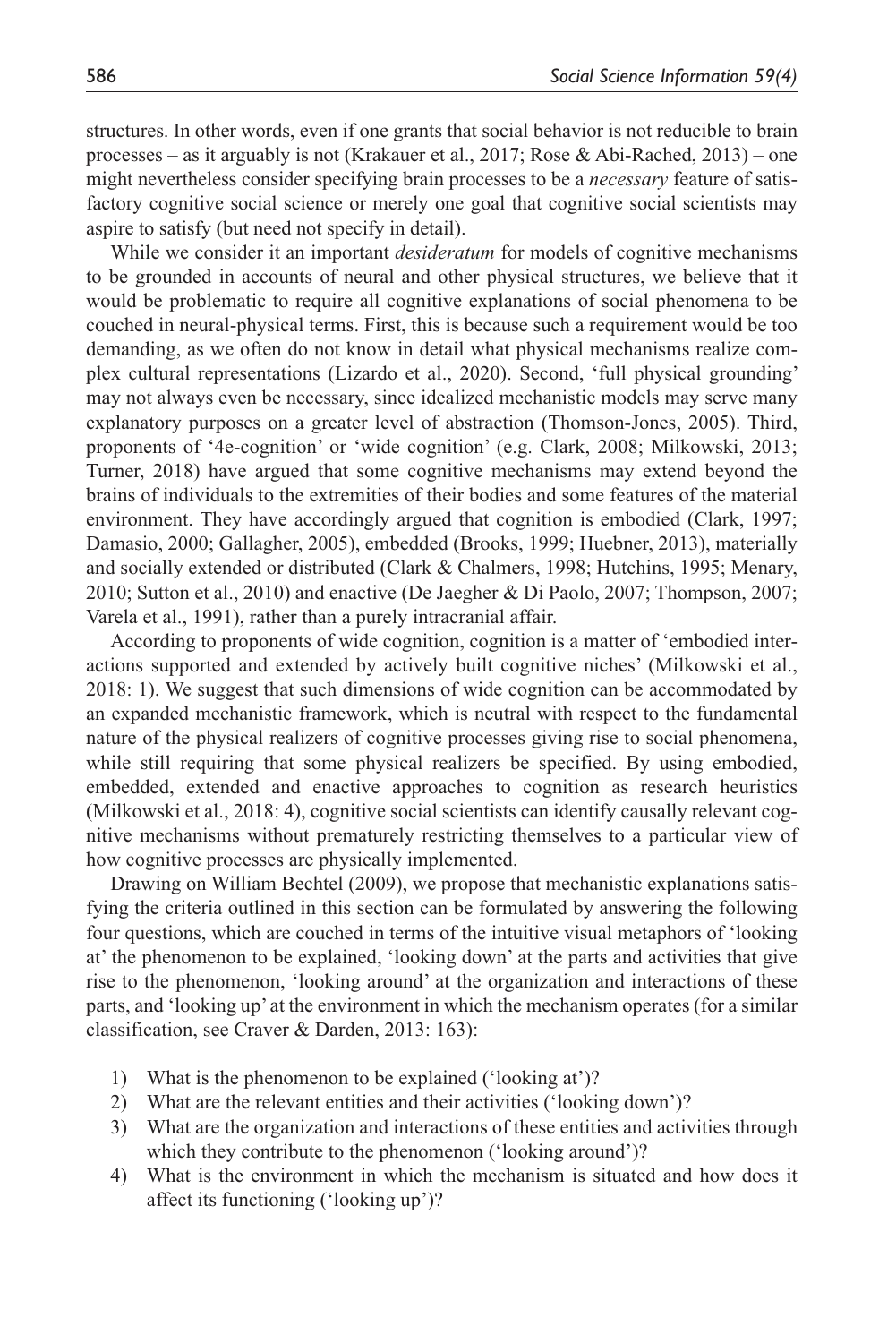These questions will be used in our case studies as heuristic aids to evaluate which questions various research programs in the cognitive social sciences have been successful in answering, and where more work possibly remains to be done. However, we emphasize that, depending on the epistemic purposes of a researcher, a satisfactory mechanistic explanation may provide only partial answers to some of these questions. Thus we do not treat answering all of these questions in detail as necessary criteria for a satisfactory mechanistic explanation, but as valuable *desiderata* that cognitive social scientists may aspire to satisfy, even if they need not answer them exhaustively. This being said, we also recognize that 'high-level abstract explanations in social sciences, when not properly constrained, or deepened [...] remain superficial and explanatorily weak' (Milkowski, 2019: 735). In this respect, Bechtel's four questions provide useful guidelines for cognitive social scientists about how to deepen (Strevens, 2008; Ylikoski & Kuorikoski, 2010) their explanations and make them more robust (Weisberg, 2006; Wimsatt, 2007). Using these four questions as our guides to assessing mechanistic explanations in the cognitive social sciences, we will now turn to our three case studies concerning social coordination, transactive memory and ethnic phenomena.

#### **Case study 1: Social coordination**

This section will focus on research on interpersonal social coordination in the fields of developmental psychology (Carpenter & Svetlova, 2016; Rakoczy, 2017), evolutionary anthropology (Tomasello et al., 2005; Tomasello, 2019; Warneken et al., 2006; Warneken & Tomasello, 2009), and cognitive science (Michael et al., 2016; Knoblich et al., 2011; Vesper, Butterfill et al., 2010; Vesper et al., 2016). Through this case study, we will emphasize how the mechanistic framework of explanation can be used to carve out a feasible division of labor between cognitive and social scientists studying the same phenomena. We will first discuss research on social coordination in each of these disciplines, and we will then indicate how the mechanistic framework can aid in integrating their methodological approaches and theoretical outputs with one another.

Research on social coordination in the field of evolutionary anthropology has focused on the phylogenetic differences that there are between the cooperative capacities of humans and their nearest primate relatives, such as chimpanzees and bonobos (Tomasello et al., 2005; Tomasello, 2019; Warneken et al., 2006; Warneken & Tomasello, 2009). Turning their attention away from the Machiavellian intelligence-hypothesis of the 1980s and early 1990s, which viewed human social intelligence as an outgrowth of the urge for manipulation and deceit (Byrne & Whiten, 1988; Whiten & Byrne, 1997), researchers beginning from the late 1990s began to argue for the hypothesis that it was in fact the need for social coordination and cooperation that drove the development of many human social skills and capacities, such as theory of mind (e.g. Dunbar, 2009; Hrdy, 2009; Tomasello, 1999). These social skills and capacities are also reflected in distinctive physiological adaptations, such as large mammalian brain size (Dunbar, 2009) and the unusually large white sclera around the eyes of humans (Kobayashi  $\&$ Kohshima, 1997). Based on this and further empirical research, Michael Tomasello (2019) argues that the capacity for social coordination was the crucial co-evolutionary adaptation, which made possible the development of unique forms of human culture and civilization (cf. Boyd & Richerson, 2005; Searle, 2010; Tuomela, 2013).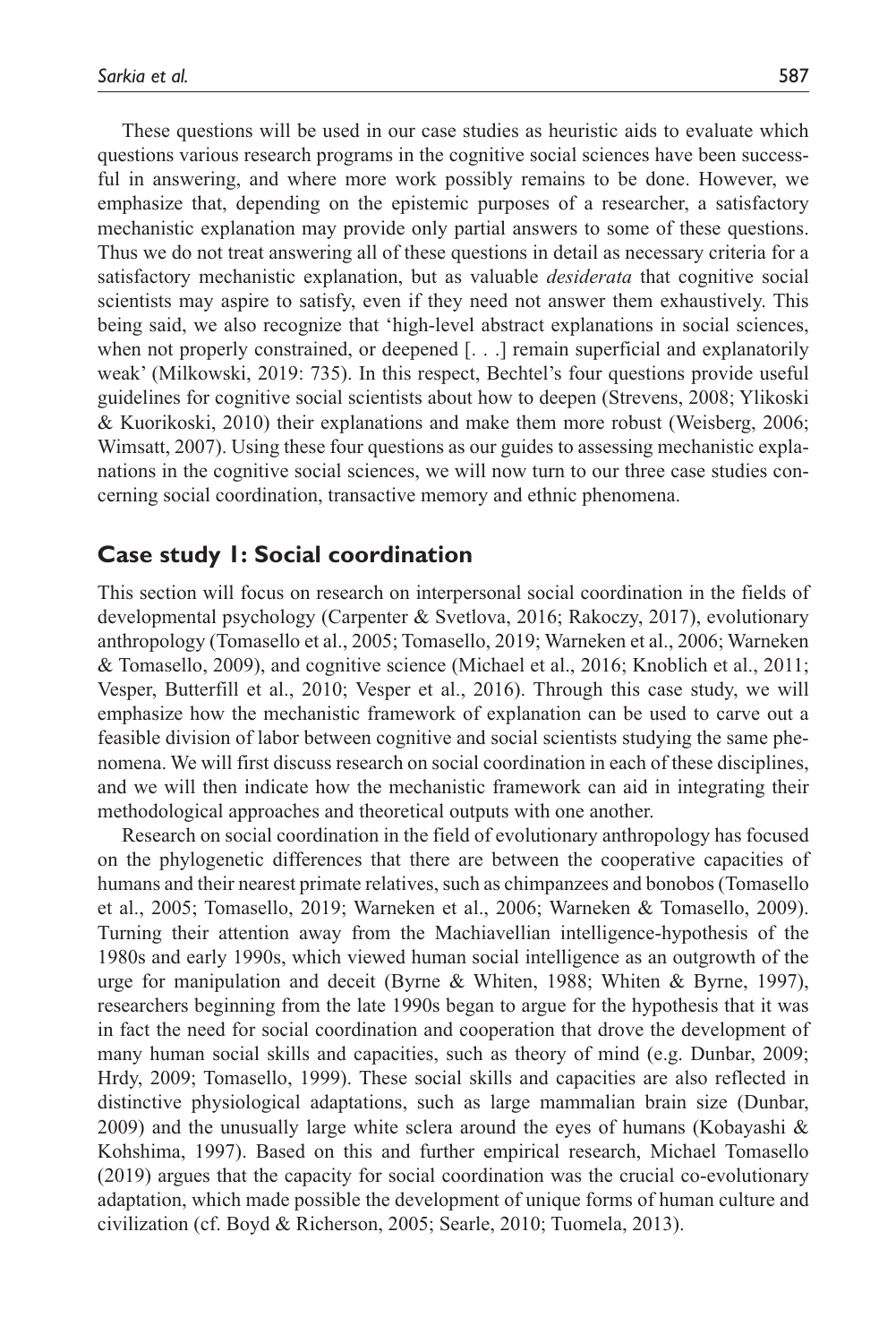Research on social coordination in the field of developmental psychology has focused on the developmental trajectory of distinctively human forms of social coordination (Carpenter & Svetlova, 2016; Rakoczy, 2017). According to Tomasello (2019: 55), the crucial stage in the development of human forms of social coordination is the 'nine-month revolution', when infants move on from dyadic 'protoconversations' (Trevarthen, 1979) with their caretakers to triadic joint attention (Vygotsky, 1978 [1930]) and social games focused on some shared object of attention in the environment. Later in infancy, the capacity for joint attention develops into the capacity for joint commitment, in which infants come to recognize norms that are associated with engaging in a shared task or attending to an object together (Gräfenhain et al., 2009; Kachel et al., 2018). By contrast to chimpanzees and other primates, human infants seem to have sophisticated skills and a high degree of motivation to engage not only in instrumental shared tasks, but also in noninstrumental social games and joint attention with their caretakers, and later on in infancy, with their peers (Warneken et al., 2006; Warneken & Tomasello, 2009; Tomasello, 2019).

While evolutionary anthropologists and developmental psychologists have made important advances in our understanding of the cognitive capacities for social coordination possessed by human infants and the great apes, they do not address the cognitive and neural mechanisms that underlie these capacities and their exercise in specific environments (see e.g. Esmenio et al., 2020; Frith & Frith, 2012; Gallese & Goldman, 1998; Veissière et al., 2020). In the remainder of this section, we will argue that this gap in our understanding can be partly filled by the cognitive framework for studying social coordination proposed by the cognitive scientists Günther Knoblich and Natalie Sebanz together with the philosopher Stephen Butterfill (Knoblich et al., 2011). They distinguish two different types of social coordination: emergent coordination and planned coordination (Knoblich et al., 2011). According to Knoblich and colleagues (2011: 62), in emergent coordination 'coordinated behavior occurs due to perception–action couplings that make multiple individuals act in similar ways [. . .] independent of any joint plans or common knowledge'. In planned coordination, 'agents' behavior is driven by representations that specify the desired outcomes of joint action and the agent's own part in achieving these outcomes'.

Knoblich and colleagues (2011) discuss four cognitive mechanisms for emergent coordination, which they refer to as entrainment, common object-affordances, perceptionaction matching, and action simulation. Entrainment refers to the behaviors of two or more individuals becoming synchronized when they are performing the same action or when they receive the same auditory, visual or haptic information (Knoblich et al., 2011: 66), as when two individuals in adjacent rocking chairs involuntarily adjust their rhythms to one another (Richardson et al., 2007). Common object affordances refers to objects that can be manipulated by two or more individuals in ways in which they cannot be manipulated by one individual acting alone, such as a see-saw or a two-handled saw (cf. Gibson, 1977). Perception-action matching refers to mechanisms that induce an individual to perform similar actions as she has observed another individual performing, either by way of the mirror neuron system in the lateral intraparietal area and the ventral intraparietal area of the human brain (Gallese & Goldman, 1998; Rizzolatti & Sinigaglia, 2010) or via ideomotor mechanisms of action control (Hommel et al., 2001; Prinz, 1997). Action simulation refers to an individual using her own action control system to predict what the other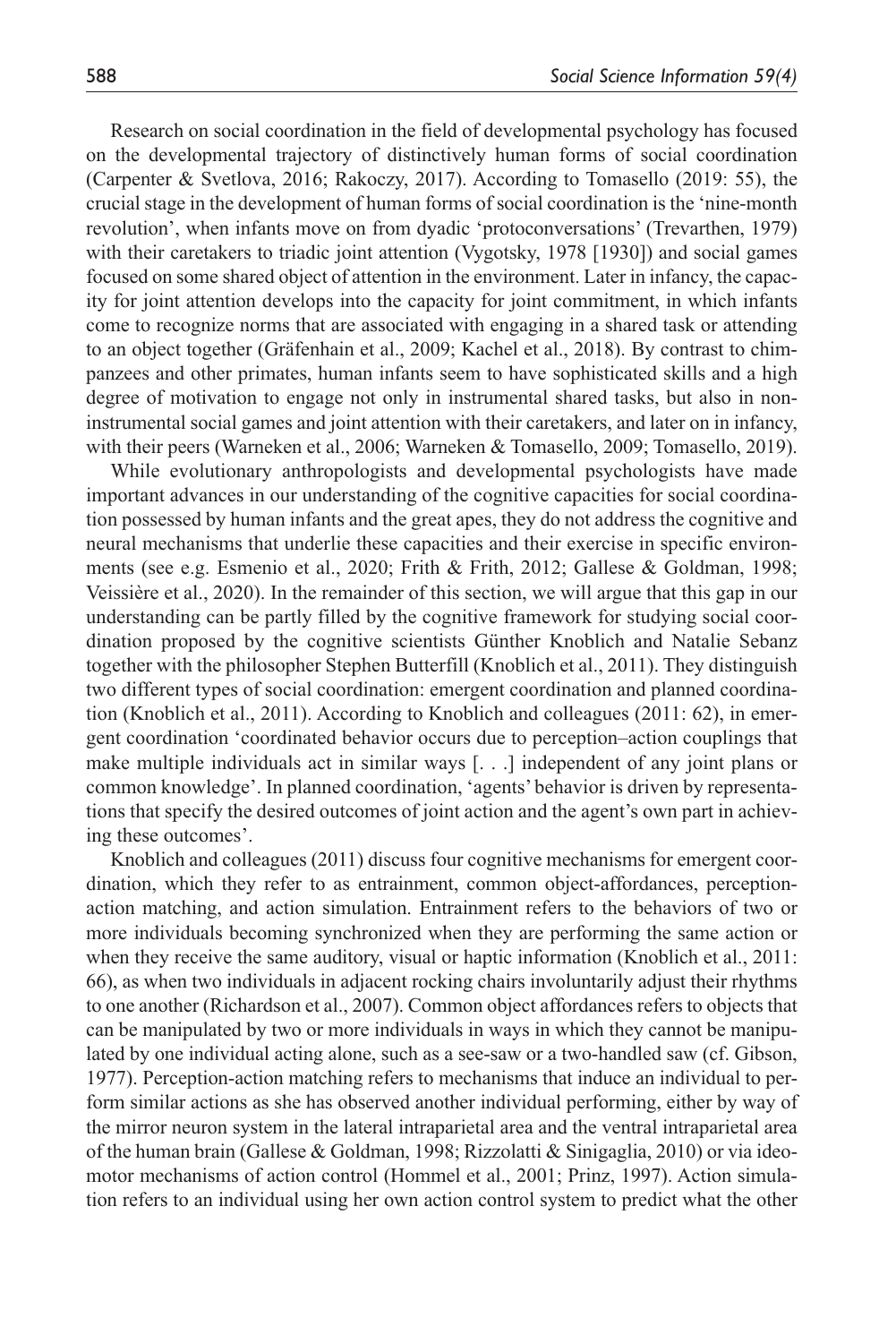agent will do next, thereby facilitating coordination (Goldman, 2008; Knoblich et al., 2011: 71–72).

While emergent coordination is explained primarily by sub-intentional mechanisms of action control, planned coordination is explained by reference to explicit mental representations that are accessible to intentional awareness. Different types and degrees of planned coordination may be distinguished on the basis of the extent to which they involve explicit representations of a common goal, other individuals in a joint action, and/or the division of tasks between the participants (Knoblich et al., 2011; Vesper et al., 2010). Minimal forms of planned coordination may involve only partial representations of some of these features, while cognitively sophisticated forms of planned coordination involve detailed representations of all of them (Vesper et al., 2010). Moreover, some of these aspects of planned coordination may be left open to be filled in by step-by-step joint deliberation as the activity progresses (Bratman, 2014), or by synchronic forms of emergent coordination that operate at the moment the individuals are acting together. Finally, planned coordination may involve deliberate attempts to facilitate coordination by means of coordination smoothers, such as exaggerated hand movements or the adoption of a particular, suggestive gesture (Vesper et al., 2010; 2016).

We may use the preceding discussion to outline a tentative division of labor between cognitive and social scientists studying social coordination based on Bechtel's four desiderata for mechanistic explanation. Developmental social psychologists and evolutionary anthropologists study what cognitive capacities and motivations set apart human infants from the great apes, and the developmental stages through which these capacities and motivations emerge in human ontogeny. This may be understood as an answer to Bechtel's first question concerning the phenomenon that we are looking at (e.g. distinguishing social games from the types of instrumental coordination tasks that chimpanzees are more adept at solving (Warneken et al., 2006)), and his fourth question concerning the ways in which they operate in particular environments (e.g. whether chimpanzees coordinate in a different manner with human partners in the laboratory than with their conspecifics in the wild (see Tomasello, 2011)). By contrast, cognitive scientists address Bechtel's second and third questions by attempting to identify what cognitive mechanisms (e.g. common object affordances, entrainment, and action simulation) make the operation of these species-typical capacities and motivations for social coordination possible. In addition, social scientists may also address further questions about the outcomes of interpersonal social coordination, e.g. by studying complex social networks that are formed when people coordinate their interactions (Borgatti et al., 2009; Watts, 2004).

While the focus of this section has been on small-scale forms of interpersonal coordination, we may also extend the schematic division of labor that has been outlined in this section to more large-scale forms of social coordination. Consider a prototypical phenomenon studied by social scientists, political mobilization (see McAdam et al., 2001; Orum & Dale, 2009; Tilly, 2001; Tilly & Tarrow, 2007). Arguably, social mobilization may involve both emergent and planned forms of coordination: for example, it may involve collective claim making (Tilly & Tarrow, 2007: 3–25), framing a political issue (Benford & Snow, 2000), and brokerage and coalition formation between groups (Tilly, 2001: 24–25), but it may also involve the kinds of emergent synchrony and excitement, which emerge during a political demonstration in the company of like-minded peers,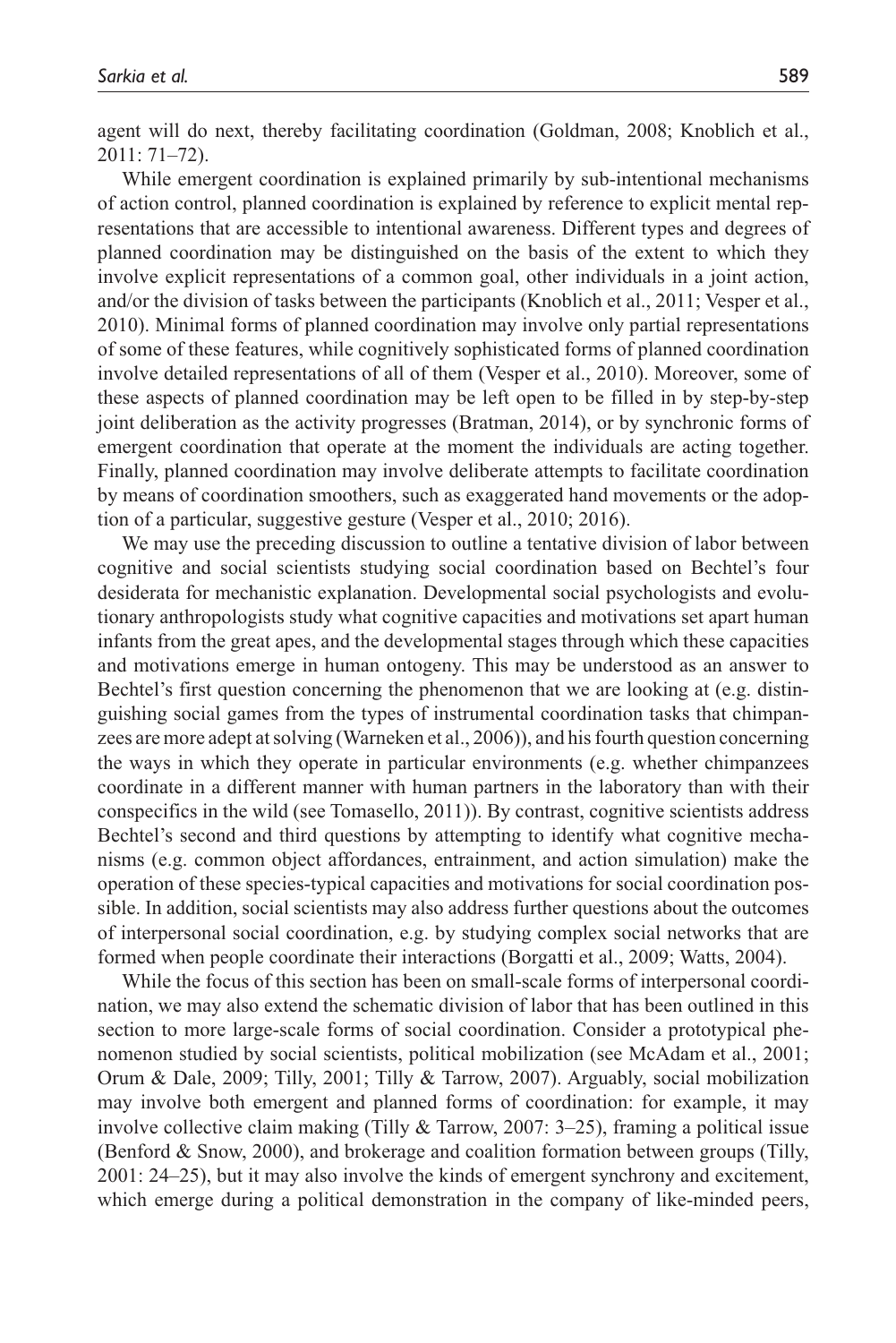energizing the participants towards new forms of cooperation in the pursuit of their common political agenda.

As has been pointed out by Christian Borch (2020), such forms of emergent coordination have been an enduring interest of social scientists since the dawn of the social sciences, from the 'mob psychology' of Gustave Le Bon (2002 [1895]) and Gabriel Tarde (1962 [1890]) to Émile Durkheim's (1965 [1912]) work on 'collective effervescence' and its recent resuscitation in Randall Collins's (2004) studies of 'interaction ritual chains'. What the cognitive mechanisms identified by Knoblich and colleagues (2011) offer is to identify in more detail what cognitive mechanisms (e.g. entrainment and perception-action matching) may bring about and sustain such forms of emergent coordination. Similarly, while the forms of planned coordination that are involved in political participation are also addressed by sociological methods (e.g. by means of interviews (Pugh, 2013), surveys (Vaisey, 2009) and ethnography (Jerolmack & Khan, 2014)), Knoblich and colleagues' (2011) account of the cognitive mechanisms underlying planned coordination provides a more detailed account of how the relevant representations are internally or externally encoded, stored, and accessed in the pursuit of relevant action goals. Of course, cognitive scientists do not aim to describe the detailed content of such representations (that is a task for social scientists), but their research may identify relevant constraints and affordances in how this information is processed, which may also influence the outcomes of complex social processes. For example, Charles Tilly and Sidney Tarrow (2007: 14) study a number of episodes of 'contentious politics' ranging from the post-soviet disintegration of Yugoslavian state to the Mexican Zapatistas in order to understand how 'similar mechanisms and processes produce distinctive political trajectories and outcomes depending on their combinations and on the social bases and political contexts in which they operate'.

To draw together the results of this section, we have argued that cognitive scientists and social scientists answer different questions about mechanisms that bring about and sustain social coordination in different environments and over time. Thus they are in a position to make mutually interlocking, yet irreducible contributions to a unified mechanistic framework for explaining social coordination, even if they may also reach results that undermine or challenge assumptions that are deeply ingrained in the other group of disciplines. This result was first defended by a detailed discussion of research on the nature and mechanisms of small-scale interpersonal coordination in the fields of cognitive science, developmental psychology, and evolutionary anthropology. Then it was generalized by reference to a prototypical case of large-scale social coordination studied in the social sciences, political mobilization. Thus we conclude that the schematic division of labor that we have articulated in this section holds both in the case of small-scale and large-scale forms of social coordination, when it is relevant for social scientists to identify cognitive mechanisms underlying the phenomena that they study in order to make their explanations deeper or more robust.

### **Case study 2: Transactive memory**

The notion of a transactive memory system (TMS) originated in the work of social psychologist Daniel Wegner and his collaborators in the 1980s. Since then TMSs have been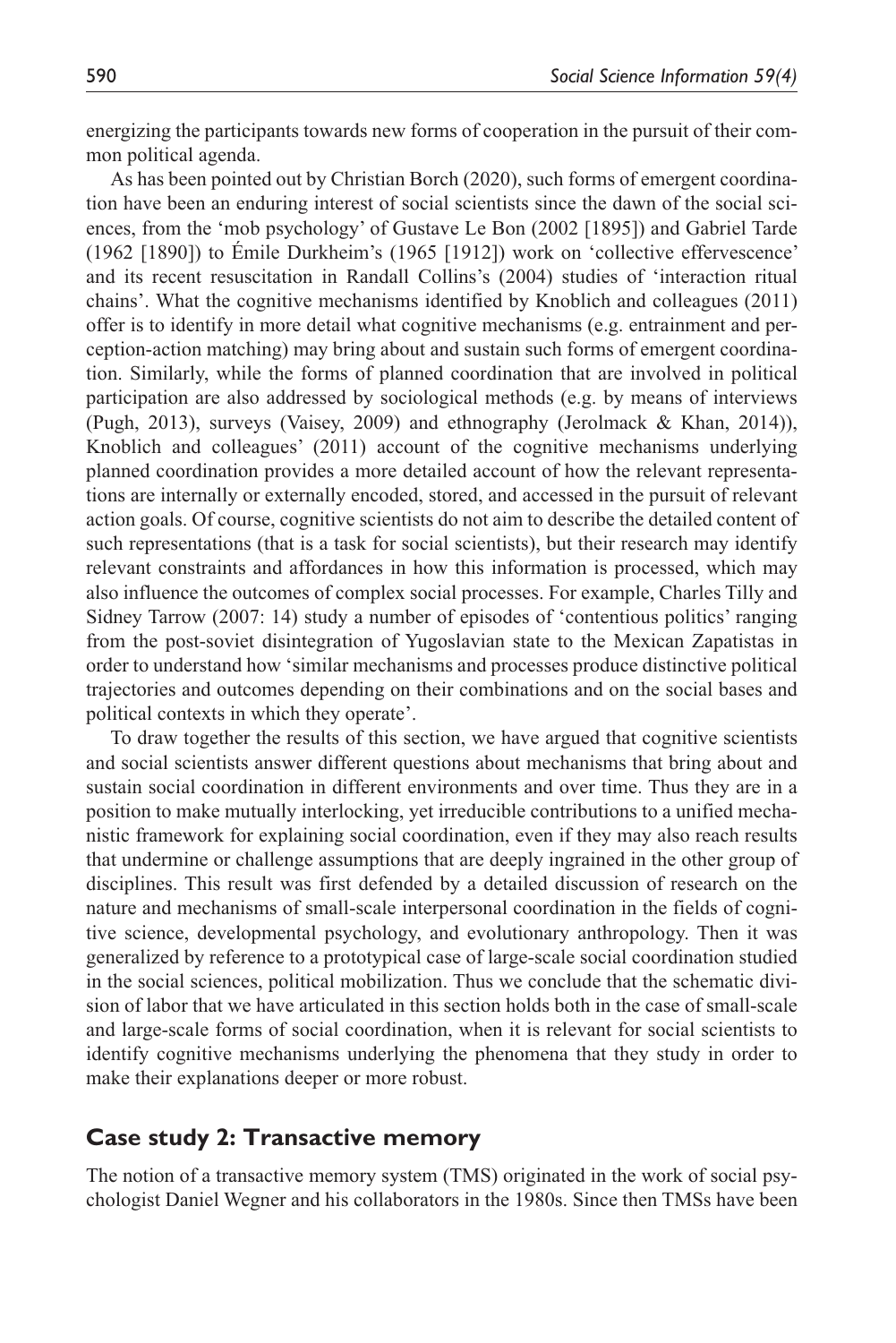studied in cognitive, organizational and social psychology as well as in communication studies, information science and management (Lewis & Herndon, 2011; Ren & Argote, 2011; Peltokorpi, 2008; Peltokorpi & Hood, 2018). Although research on TMSs has dispersed among many disciplines, it forms a unitary research program in the sense that researchers in different fields use the same conceptual framework to communicate with each other. This section begins with a discussion of the basic features of TMSs, as described by Wegner and his collaborators. Then we provide a mechanistic interpretation of TMSs and suggest how the mechanistic approach could advance further research on TMSs and other social memory phenomena. This case study offers an example of cognitive social scientific research where memory phenomena are explained in terms of socially extended cognitive mechanisms that transcend the brains and bodies of individuals.

According to Wegner and colleagues (1985: 256):

Transactive memory can be defined in terms of two components: (1) an organized store of knowledge that is contained entirely in the individual memory systems of the group members, and (2) a set of knowledge-relevant transactive processes that occur among group members.

They attribute TMSs to groups insofar as these groups perform functionally equivalent roles in group-level cognitive processes as individual memories perform in the cognitive processes of individuals (Wegner et al., 1985: 256). In their experiments, Wegner and colleagues (1985) compared the problem-solving strategies that 'close' couples and 'distant' couples used in answering simple factual and opinion questions. They found that, unlike distant couples, close couples solved these problems by using integrative strategies, such as interactive cuing in memory retrieval, that support the hypothesis that they develop and utilize a TMS. Wegner (1986) makes it clear that the intended scope of TMS theory also encompasses groups that have more than two members. Subsequent research on TMSs has accordingly addressed small interaction groups, work teams and even organizations in addition to intimate couples (e.g. Ren & Argote, 2011; Peltokorpi, 2008).

TMS theory aims to explain how a transactive memory system develops, is maintained over time, and modulates the cognitive functioning of the group. What is crucial for the development of a TMS is that the group members have at least partially different domains of expertise that are relevant to the group's cognitive tasks and that the group members have learned about each other's domains of expertise (Wegner, 1986: 190– 191). If these two conditions are met, then each group member is able to utilize the other group members' domain specific information in group-related cognitive tasks and to transcend the limitations of their own internal memories. Hence, Wegner and colleagues (1985: 256; see also Wegner, 1986: 191) argue that the development of a TMS involves forming 'a knowledge-acquiring, knowledge-holding, and knowledge-using system that is greater than the sum of its individual member systems'. Although it highlights the importance of 'emergent properties' of this kind, TMS theory does not claim that all groups have TMS nor does it claim that groups always cognitively outperform individuals in memory tasks.

The component entities of a TMS are the memory systems of interdependent individuals who encode, store and retrieve information about their domains of expertise and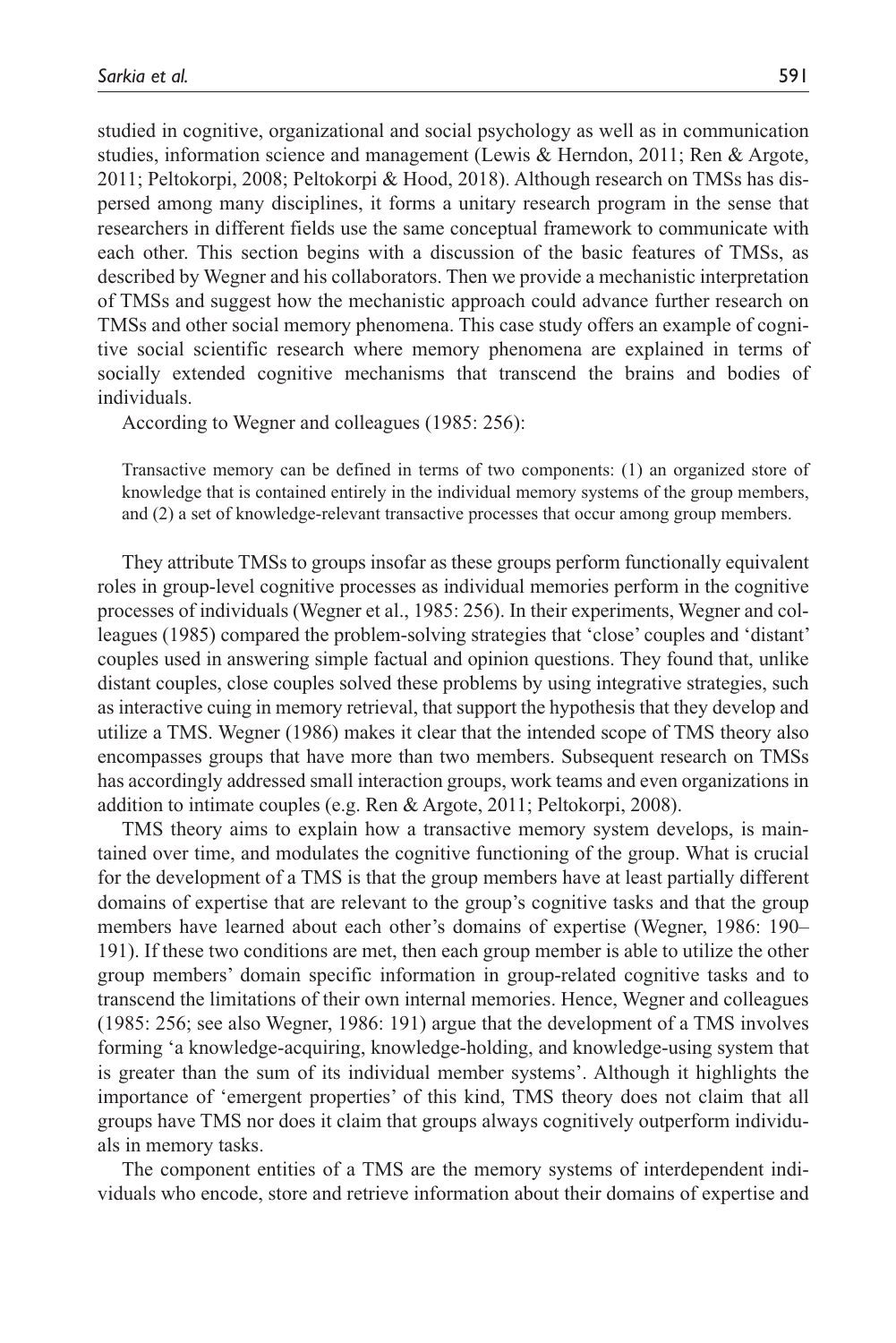information about the division of cognitive labor (i.e. who knows what) within the group (Wegner, 1986: 186–187). Wegner (1986: 187–189) notes that, in addition to their brainbased memories, individual group members may also utilize material artifacts, such as notebooks, archives and data files, as their memory stores. In contrast to their internally stored information, individuals have to know the location of a particular piece of information that they have stored in their external storage media in order to be able retrieve it. Moreover, Wegner (1986: 189) argues that other members' internal and external memory storages can be understood as the focal member's external memory storages as long as she knows their domains of expertise and is able to communicate with them.

The main interactions between the component entities of a TMS (also called 'process components') are transactive encoding, transactive storing and transactive retrieving of information (Wegner et al., 1985: 258–263; also Wegner, 1986). The names of these interactive processes come from an analogy between the functioning of individuals' memories and the functioning of transactive memory systems. In transactive encoding, group members 'discuss incoming information, determining where and in what form it is to be stored in the group' (Wegner, 1986: 190). Once the coding issues are settled, each group member is responsible for storing the information that belongs to her domain of expertise in her individual memory system, which may have both internal and external components. Finally, transactive retrieval is triggered when a particular group member needs information that is stored by some other group member. Transactive retrieval thus 'requires determining the location of information and sometimes entails the combination or interplay of items coming from multiple locations' (Wegner, 1986: 190). In order to succeed in this process, all group members have to know what the other members' domains of expertise are and how they can be reached. They also have to be willing to share their information with each other. We call these three interacting processes transactive mechanisms since they underlie the operations of a TMS.

The dynamic organization of transactive mechanisms can be analyzed in terms of communicative complexity, task complexity, spatial organization, temporal organization and causal complexity (Theiner, 2013: 75–82; Lewis & Herndon, 2011). The cognitive mechanisms underlying the TMS of a group may thus be implemented in quite different ways depending on the type of group that we are studying (e.g. a romantic couple or work teams in a software company). While there is empirical evidence that a TMS enhances the group performance of small task-oriented groups in many joint memory tasks (Peltokorpi, 2008; Ren & Argote, 2011), in some cases groups with TMS may perform worse than the group members would have performed in isolation due to the phenomenon of collaborative inhibition (Theiner, 2013). Contextual factors modulating the operations of a transactive memory system may include stress, environmental turbulence, trust and broader social networks (Theiner, 2013: 82–83; Lewis & Herndon, 2011).

To accommodate the phenomenon of transactive memory within a broader social psychological context, Amanda Barnier and her collaborators (Barnier et al., 2008) have developed a multidimensional conceptual framework drawing on the distributed cognition approach, which includes research on transactive memory systems (in addition to collaborative recall and social contagion of memories) as a special case (see also Sutton et al., 2010). The distributed cognition approach addresses ways in which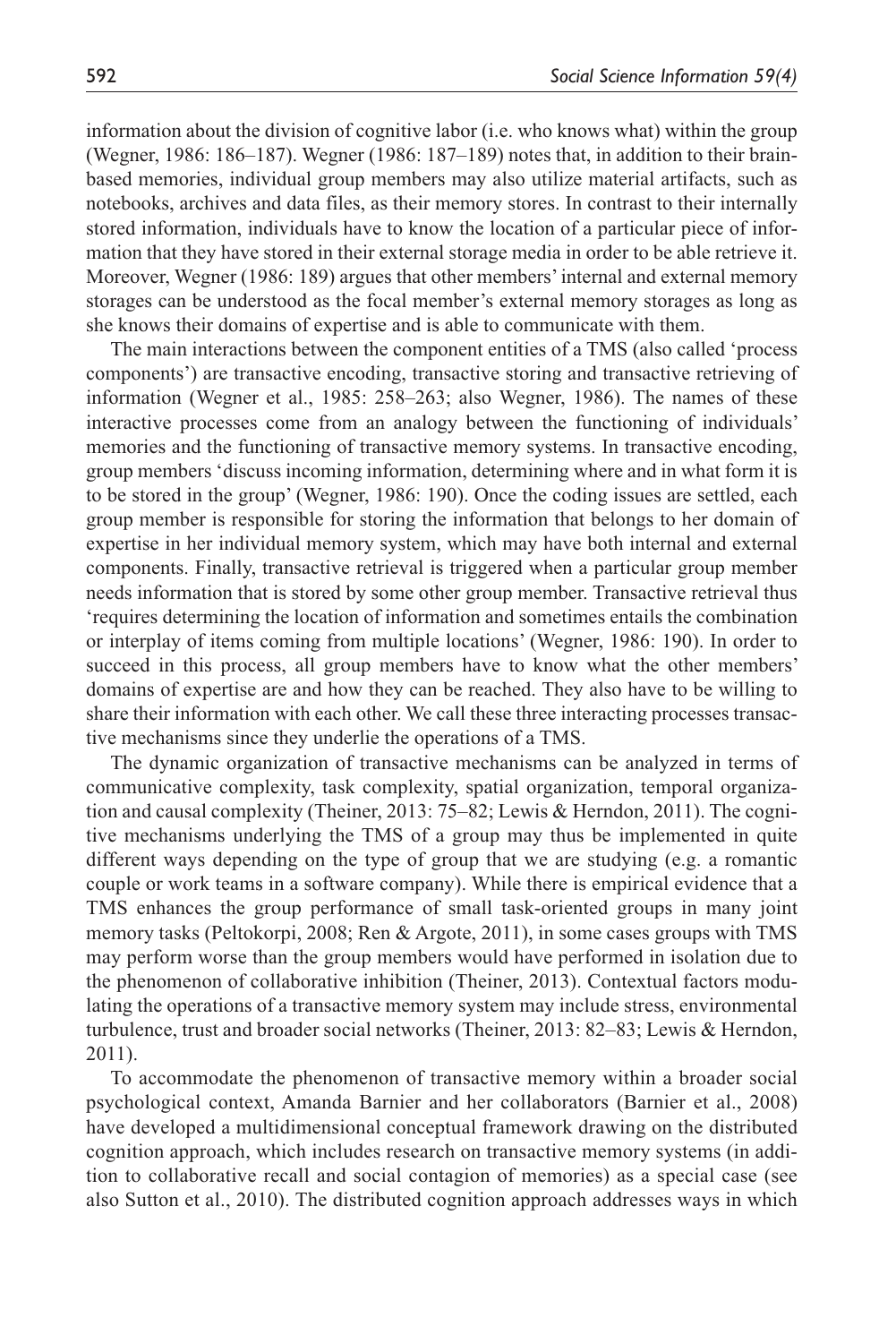people coordinate their communicative interactions by skillfully utilizing various external resources as parts of their cognitive processes (e.g. Hutchins, 1995). Barnier and colleagues (2008: 37–38) propose a useful distinction between three theses pertaining to the degree of social distribution of memory:

The Triggering Thesis: remembering is a cognitive process that takes place inside individuals, although it can be initiated, at either the encoding or the retrieval phase, by social phenomena.

The Social Manifestation Thesis: remembering is a cognitive process that can only be manifested or realized when the individuals engaged in that process form part of a social group of a certain kind.

The Group Mind Thesis: remembering is a cognitive process that groups themselves, rather than the individuals that compose those groups, engage in.

They use this classification to identify the presuppositions of different cognitive and social scientific perspectives on the social aspects of memory. While cognitive psychological research on social remembering has mostly assumed the triggering thesis, Barnier and colleagues (2008: 38–39) argue that transactive memory systems are best described in terms of the social manifestation thesis. The group mind thesis, however, is implied by some social scientific discussions of collective memory (e.g. Olick, 1999). This thesis is not explored by Barnier and colleagues (2008: 38) in detail, although they argue that it should be regarded as an empirical question whether the group mind thesis can be applied to particular types of collective remembering. Hence, they suggest that different types of social distribution may be manifested by different types of memory phenomena. Barnier and colleagues (2008: 43) also discuss the costs and benefits of distributing memories socially, the ways in which social context influences remembering, the fate of memories during and after communicative interactions, and the social functions of group memory. They operationalize these dimensions in terms of a group of variables, which are applied in their experimental studies of the social contagion of autobiographical memories, collaborative flashbulb memories, and 20-year reunion participants' memories of high school (Barnier et al., 2008: 44–48). When combined with the mechanistic theory of explanation, their multidimensional framework provides useful tools for overcoming the conceptual and methodological gap that still exists between cognitive scientific and social scientific approaches to memory phenomena.

In summary, we have argued in this section that TMS theory provides a promising conceptual framework for developing mechanistic explanations for emergent memory phenomena, but current research on TMSs exhibits certain limitations. The idea of a transactive memory system is often employed by experimenters who are more interested in establishing experimental effects (e.g. whether the TMS enhances the cognitive functioning of the group) than describing the cognitive mechanisms through which these effects are brought about in different types of groups. However, as we mentioned above, research on TMSs has challenged brain-bound accounts of memory by suggesting that cognitive mechanisms underlying emergent memory phenomena in groups are manifested in social interactions between group members that may involve material artifacts as external memory storages. This links the research program on TMSs to extended and distributed cognition approaches in the cognitive sciences (e.g. Hutchins, 1995; Clark,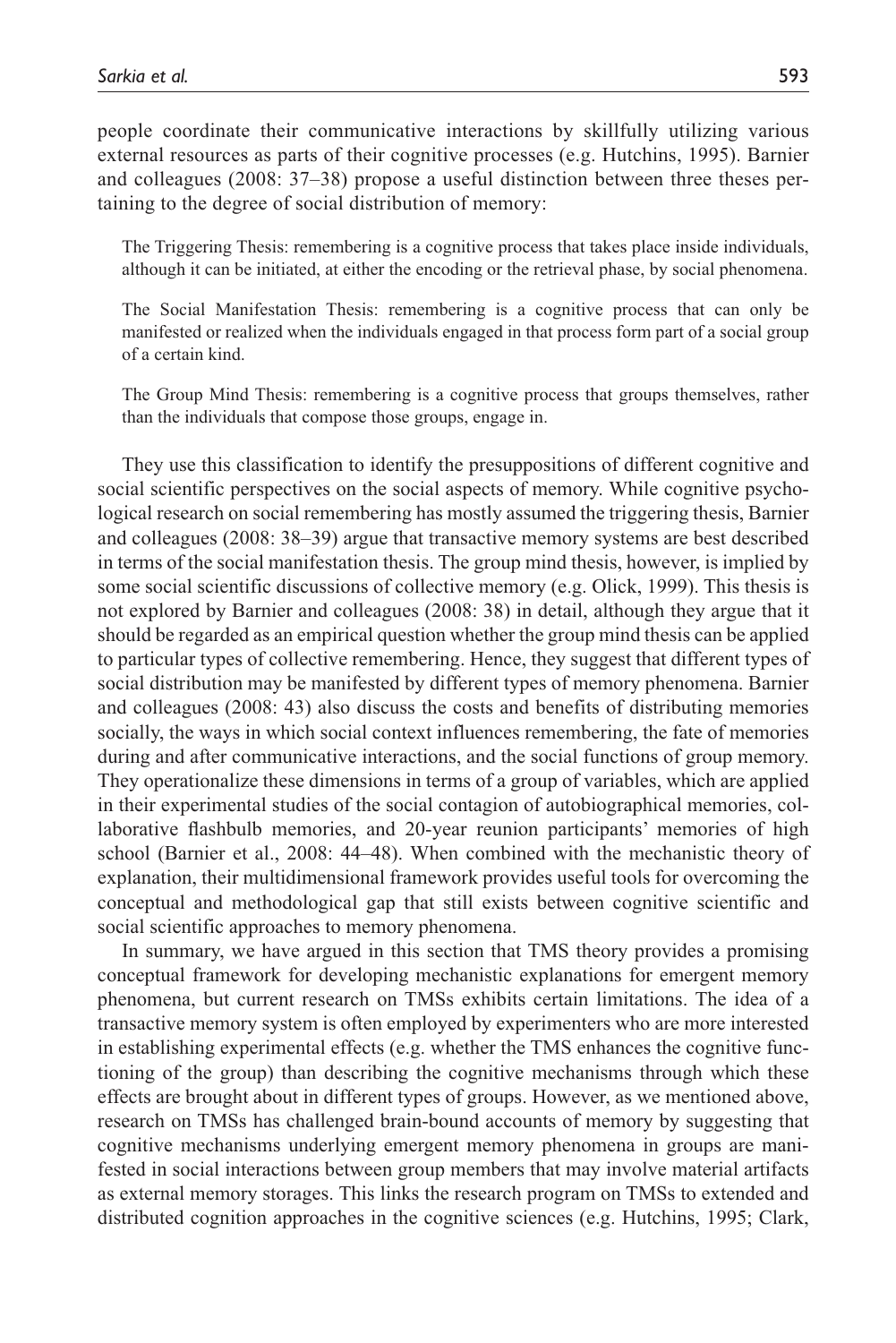1997, 2008; Milkowski et al., 2018). By drawing on Barnier and colleagues' (2008) work, we pointed out that there are also many other social memory phenomena that could be addressed by combining the distributed cognition approach and mechanistic philosophy of science. This broader perspective may allow cognitive social scientists to address many of those social memory phenomena that social scientists have discussed under the rubric of collective memory.

## **Case study 3: Ethnicity**

The sociologist Rogers Brubaker and his research companions (Brubaker et al., 2004) have outlined a cognitive approach to ethnicity, nationhood and race (which we will refer to broadly as 'ethnic phenomena'). Their approach can be analyzed with the aid of mechanistic philosophy of science since the idea of explaining social phenomena with mechanisms is implied in their work. For example, Rogers Brubaker and David Laitin (1998: 447) suggest that it would be beneficial 'to identify, analyze, and explain the heterogeneous processes and mechanisms' that produce the group of phenomena which are classified as ethnic violence. Brubaker and colleagues (2004: 37) propose that it 'would help specify – rather than simply presuppose – the cognitive mechanisms and processes involved in the working of ethnicity, and would strengthen the micro-foundations of macroanalytical work in the field'. Given that ethnicity is a complex macrosocial phenomenon, we will focus in this section on the ways in which cognitive mechanisms that underlie ethnicity interact with the broader cultural environment that they are embedded in, and how social scientific research methods may complement the research methods of the cognitive sciences in studying these interactions.

Brubaker and colleagues (2004: 31–32) challenge traditional approaches to ethnicity, nationhood and race that view them as substantial entities with clear boundaries, and may attribute to them interests and agency (see Delanty & Kumar, 2006; Solomon & Goldberg, 2002). Rather, they treat them as different ways of seeing the world, which are based on universal cognitive mechanisms, such as categorizing the world into 'us' and 'them' (Brubaker et al., 2004: 45). Although one might be worried that the cognitive approach ends up simply re-describing the *explanandum* in a manner that fits with the abstract cognitive mechanisms that are assumed to explain all of these phenomena, we think that their approach is quite promising. However, in order to address the types of phenomena that social scientists are interested in explaining, we will argue that one must pay attention not only to the cognitive mechanisms that serve as the internal vehicles of ethnic representation, but also to the culture-specific contents that these vehicles carry, as well as public representations that are embedded in the cultural environment. Otherwise the cognitive approach to ethnicity would not be in a position to address the types of heterogeneous manifestations of ethnic phenomena, which according to many researchers, are the proper subject matter of the social sciences (see Delanty & Kumar, 2006; Solomon & Goldberg, 2002; Wimmer, 2008).

Brubaker and colleagues (2004: 37–44) seek to explain ethnic phenomena in terms of the following three cognitive mechanisms, which are described in abstract informationprocessing terms: stereotypes, social categorization and schemas. Stereotypes are understood as 'cognitive structures that contain knowledge, beliefs, and expectations about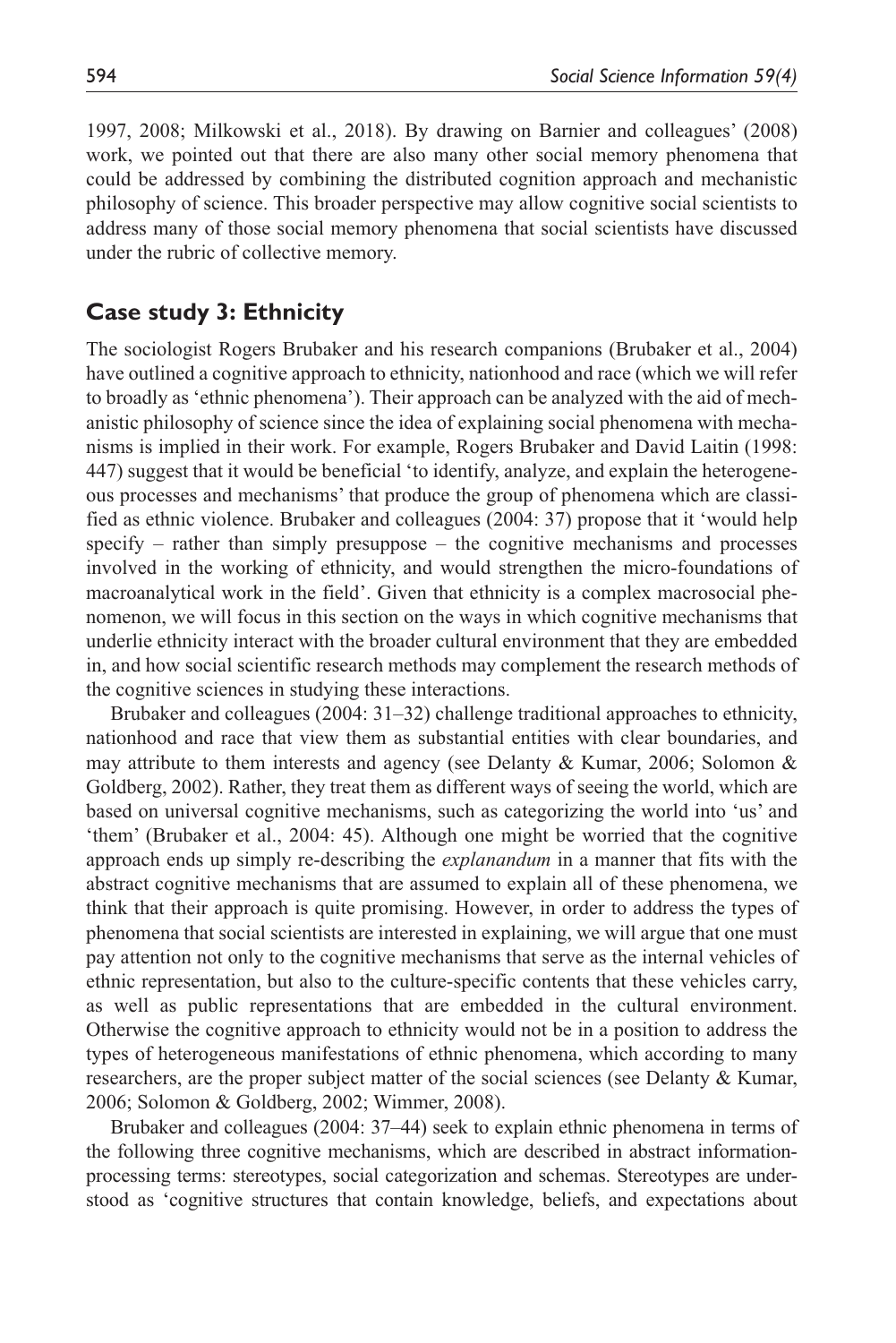social groups' (Brubaker et al., 2004: 39). They involve cognitive biases since they lead people 'to evaluate evidence in selective ways that tend to confirm prior expectations' (ibid: 49). Following Paul DiMaggio's (1997: 269) definition, schemas are characterized as 'both representations of knowledge and information-processing mechanisms', which 'guide perception and recall, interpret experience, generate inferences and expectations, and organize action' (Brubaker et al., 2004: 41). For example, in the process that Brubaker and colleagues (2004: 44) describe as *ethnicization*, 'ethnic schemas become hyper-accessible and in effect crowd out other interpretive schemas'. Social categorization in turn is described as a cognitive process that maintains subjectively experienced boundaries between social groups. To illustrate this process, Brubaker and colleagues (2004: 40–41) discuss Henri Tajfel's (Tajfel, 1970; Tajfel & Turner, 1986) social identity theory, according to which people tend to favor members of their own group, even if the group was formed arbitrarily. Tajfel's empirical studies have produced evidence that people tend to overestimate the similarities between objects that are considered to belong to the same category and the differences between objects that are considered to belong to different categories.

While schemas, stereotypes and social categorization are taken by Brubaker and colleagues (2004) to be involved in all ethnic phenomena, their content and mode of operation vary culturally. For example, with respect to the content of stereotypes, they range from the harmless, such as the idea that a member of some nation is always happy, to the pejorative, such as the idea that a member of some other nation is always dishonest (Brubaker et al., 2004: 38–40). With respect to the mode of operation, ethnic schemas and stereotypes are 'activated by particular, culturally specific cues' (Brubaker et al., 2004: 40; cf. Brubaker et al., 2004: 42). For example, in their case study of Cluj, a Romanian town with a significant Hungarian minority (Hungarians and Romanians share a history of ethnic tension), Brubaker and colleagues (2006) found that public discourse was filled with ethnic rhetoric, suggesting that the probability of ethnic conflict was high. However, they found that ethnic tension was surprisingly scarce in everyday life, although there were episodes when it became highly salient. By collecting data with interviews, participant observation and group discussions, they were able to identify cues in various situations that turned a unique person to a representative of an ethnic group. Their approach illustrates how cognitive accounts of social phenomena may be supplemented by traditional social scientific research methods, such as ethnographic and survey methods, when we seek to understand relevant features of the cultural environment in which cognitive mechanisms underlying social phenomena operate.

There are also some features of the cultural environment that Brubaker and colleagues (2004) pay quite limited attention to. For example, they do not discuss in detail how ethnic schemas or stereotypes spread in a population and become shared by a large group of people, or why they remain stable or change over time. Some answers to these questions might be provided by additional explanatory resources, such as Dan Sperber's (1996) epidemiology of representations or Michael Tomasello's (2019) ideas about cultural transmission. We believe that Brubaker's cognitive approach to ethnicity could be enriched by integrating deeper these approaches. For example, Sperber's (1996: chapter 2)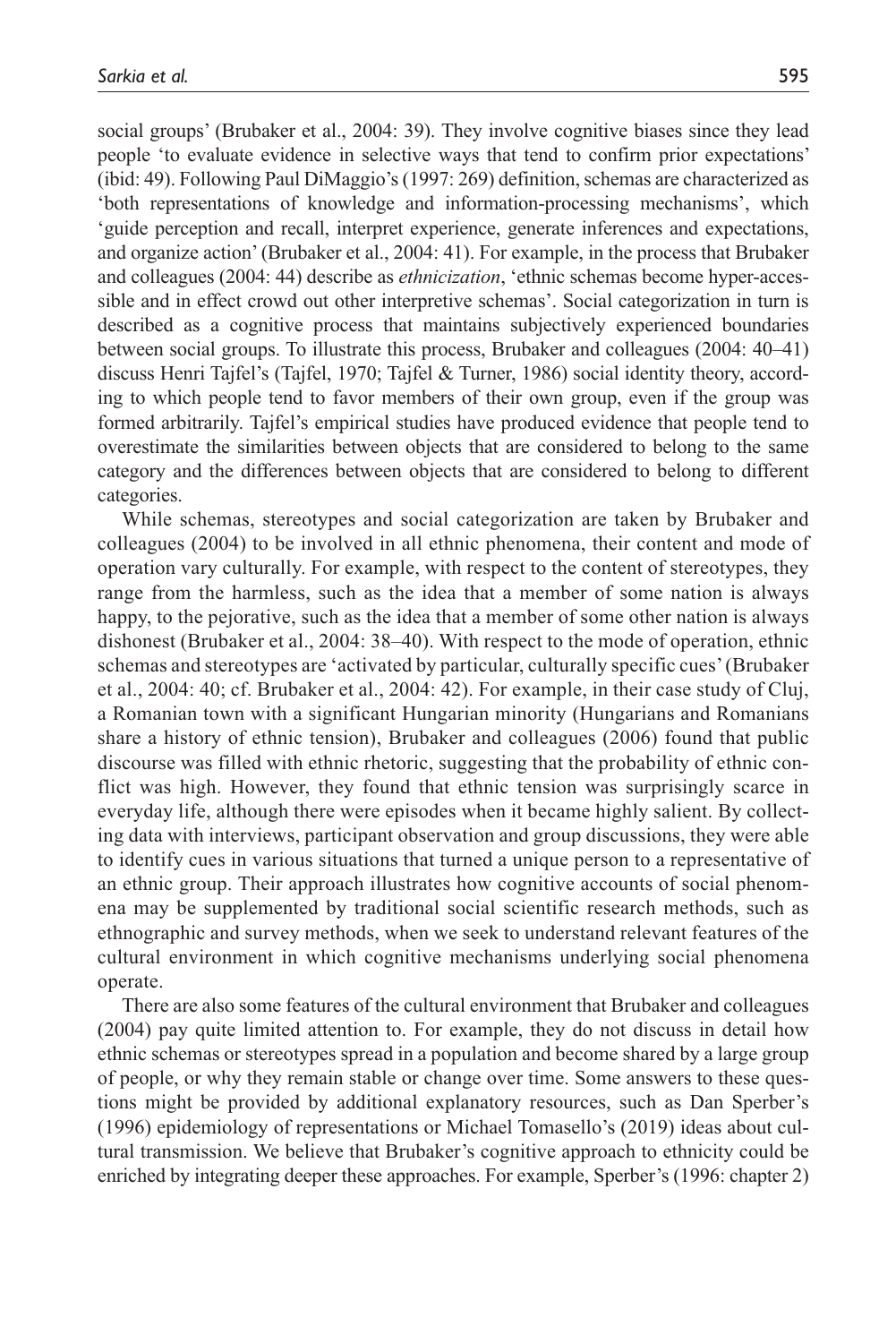distinctions between mental and public representations and between a single user and cultural representations could turn out to be useful in studying how cognitive schemas and stereotypes spread in different populations (see also Brubaker et al., 2004: 46). By extension, Brubaker's cognitive approach to ethnicity is accordingly conducive to methodological pluralism, where social scientific research methods are combined with heterogeneous approaches from the cognitive sciences and other fields such as 'cultural epidemiology' to make sense of how cognitive mechanisms interact with the broader cultural environment in which they operate.

Another way in which Brubaker's cognitive approach to ethnicity could be enriched is by more explicit consideration of social mechanisms that influence ways in which particular ethnic boundaries are manifested. For example, Andreas Wimmer (2008: 972) proposes a multilevel process theory, which aims to explain 'different degrees of political salience of ethnic boundaries, of social closure and exclusion along ethnic lines, of cultural differentiation between groups, and of stability over time'. Wimmer (2008) combines heterogeneous elements, such as, the actors' strategies of boundary making, the constraining role of social fields and different stabilizing and de-stabilizing mechanisms, to create a model that describes how and when ethnic boundaries emerge, stabilize and change. While Wimmer (2008: 975) also discusses individual-level conceptual categories and scripts that guide ethnic cognition, his focus is on the social mechanisms that influence how ethnic boundaries are manifested in diverse environments and over time. In this sense, Brubaker's and Wimmer's approaches complement one another: Brubaker's cognitive approach strengthens and clarifies the microfoundations of Wimmer's multilevel account and Wimmer's multilevel account allows us to understand causes for historical and cultural variation in ethnic boundaries.

Overall, we think that the cognitive approach to ethnicity proposed by Brubaker and his research companions provides an interesting discussion of some cognitive mechanisms underlying ethnic phenomena and an insightful criticism of traditional approaches to ethnicity, nationhood and race. Given its focus on macrosocial phenomena, it also allows us to identify challenges that are associated with identifying ways in which cognitive mechanisms interact with the broader cultural environment in which they operate, and the ways in which cognitive and social scientific research methods complement one another. As a critical point, we think that Brubaker and his companions describe the cognitive mechanisms of social categorization, schemas, and stereotypes in a somewhat ambiguous manner that attributes to them numerous functions, and their interrelations and neural underpinnings are not adequately discussed (see e.g. Amodio, 2014). For example, one might ask whether an ethnic stereotype forms a component of an ethnic schema or whether these are independent mechanisms (cf. Sun, 2012: 12–14). In addition, recent discussions in cognitive sociology have distinguished between different types of schemas and considered their relation to 'frames', understood as 'situational assemblages of material objects (i.e., public culture) that activate networks of schemas (i.e., personal culture) in receivers' (e.g. Wood et al., 2018: 250). Thus Brubaker's cognitive approach to ethnicity could also be improved by paying more detailed attention to the nature of the cognitive mechanisms that underlie ethnicity, as well as their neural and physical underpinnings.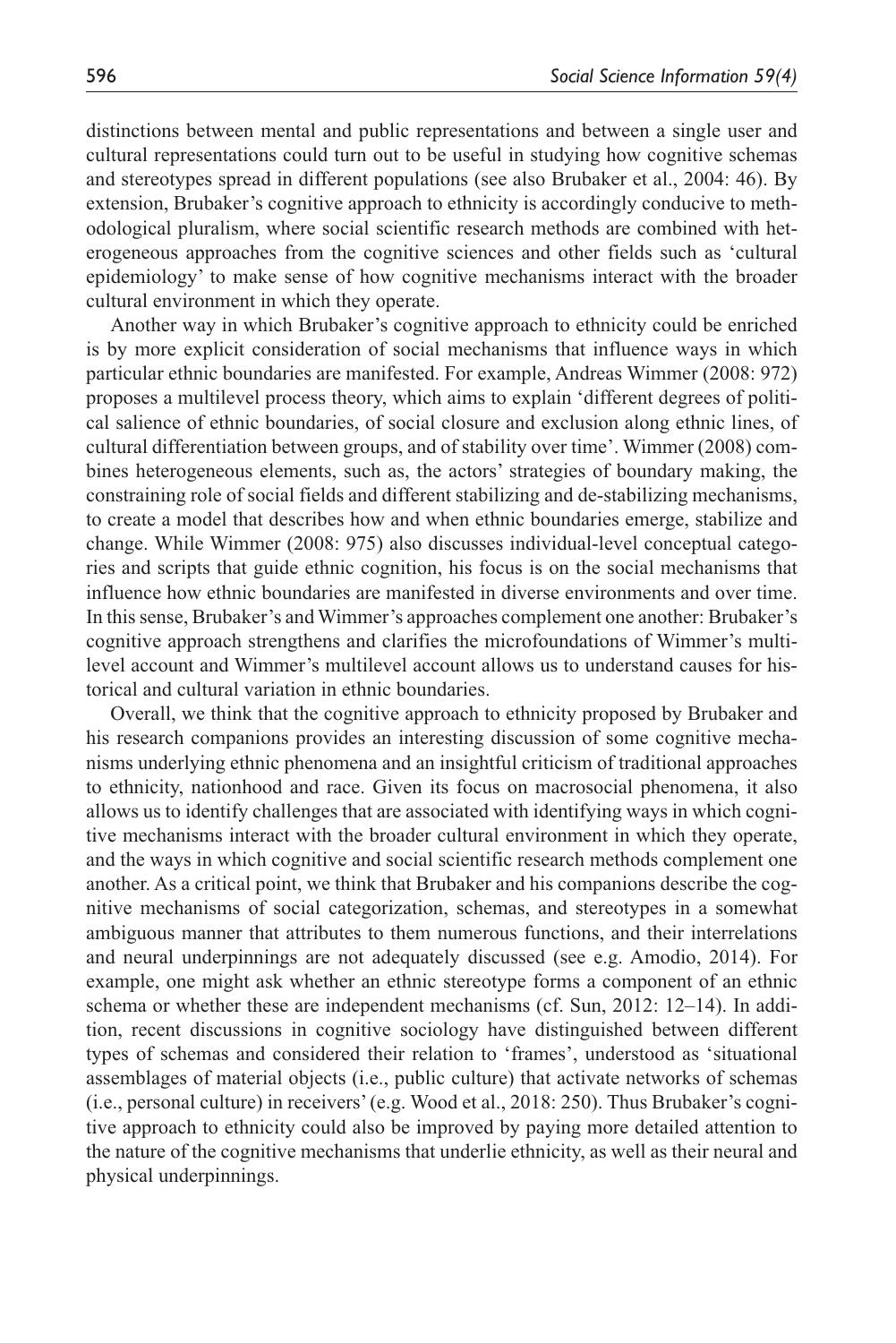### **Conclusion**

This article has proposed to think of mechanistic philosophy of science (MPS) as a systematic meta-theoretical framework for analyzing the epistemological, ontological and methodological aspects of the cognitive social sciences. We have presented the central ideas of mechanistic philosophy of science, and discussed different aspects of the cognitive social sciences through three case studies, which concerned interpersonal social coordination, transactive memory systems, and ethnicity. In this section, we briefly summarize the central conclusions of each of our case studies.

Our first case study concerned research on the fundamental nature and on the mechanisms of human social coordination in the fields of developmental social psychology, evolutionary anthropology and cognitive science. Our central conclusion from this case study was that mechanistic philosophy of science can ground a feasible division of labor between cognitive and social scientists studying the same phenomena by identifying different questions about cognitive and social mechanisms (and the environments in which they operate) to which they can answer.

Our second case study concerned research on transactive memory systems in the fields of social psychology, organization studies and cognitive science. Our central conclusion from this case study was that some emergent memory phenomena in small groups are best explained in terms of socially extended transactive mechanisms, which transcend the brains and bodies of individuals into the social environments, which they inhabit. This case study enabled us to challenge pre-reflective distinctions between fixed cognitive and social domains, or 'levels of reality'.

Our third case study concerned cognitively inspired research on ethnic phenomena in sociology. Our central conclusion here was that cognitive mechanisms contribute to ethnic phenomena, but are also modulated by the broader cultural environment in which they operate. Therefore, cognitive scientific approaches often need to be supplemented by social scientific approaches, such as interviews, ethnographic methods and survey research, when studying the environments in which cognitive mechanisms operate in everyday life.

Based on our case studies, we conclude that mechanistic philosophy of science can help us understand the division of labor between the cognitive sciences and the social sciences, the ontological basis of cognitive mechanisms, and the ways in which cognitive mechanisms interact with the broader cultural environment in which they operate. We have also shown that mechanistic philosophy of science can accommodate social phenomena of various scales, from small-scale interpersonal phenomena to large-scale cultural phenomena, and that satisfactory mechanistic explanations may involve varying degrees of detail about cognitive mechanisms and their physical underpinnings. Finally, we have shown where some prominent contemporary research programs in the cognitive social sciences have been successful in identifying cognitive mechanisms for social phenomena, and where more work remains to be done.

#### **Acknowledgement**

We have benefited from comments from participants at the "Perspectives on Science" seminar at the University of Helsinki and at the 4th AVANT conference on "Trends in Interdisciplinary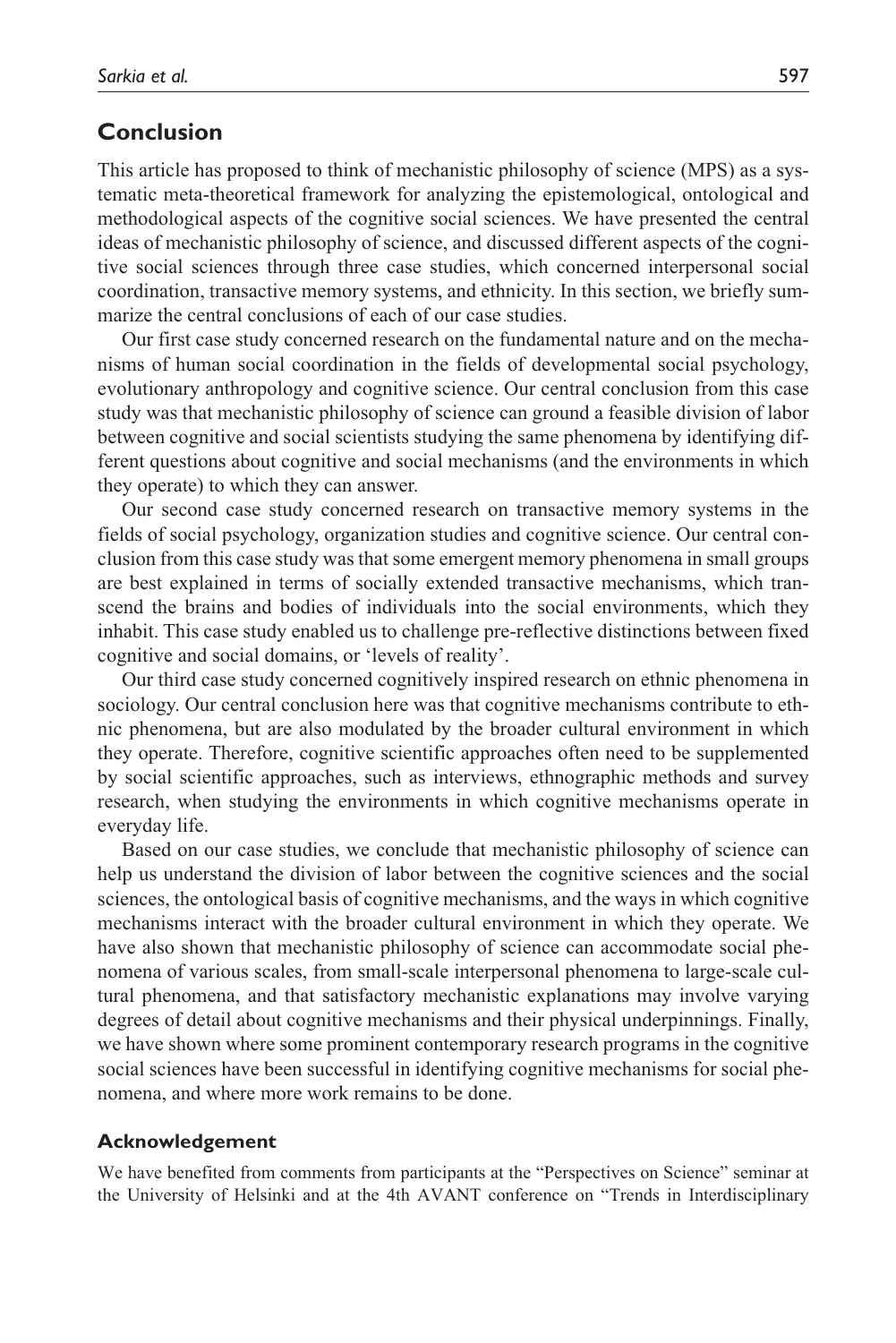Studies: Fragmentation of Cognition" (University of Porto, 2019). In addition, we have received helpful comments from Ronny Puustinen.

#### **Funding**

The authors received funding for this publication from the Emil Aaltonen Foundation research project-grant "Cognitive social sciences: What, why, and how?" (2019-2021, PI: Tuukka Kaidesoja).

## **ORCID iD**

Matti Sarkia **D** <https://orcid.org/0000-0001-6523-9993>

#### **Note**

1. For example, Marcin Milkowski (2013: 24) proposes that 'the notions of computation and information processing be used interchangeably'.

#### **References**

- Amodio D (2014) The neuroscience of prejudice and stereotyping. *Nature Reviews Neuroscience* 15: 670–682.
- Barnier AJ, Sutton J, Harris CB, Wilson RA (2008) A conceptual and empirical framework for the social distribution of cognition: The case of memory. *Cognitive Systems Research* 9(1–2): 33–51.

Batterman RW, Rice C (2014) Minimal model explanations. *Philosophy of Science* 81(3): 349–376.

- Bechtel W (2008) *Mental Mechanisms: Philosophical Perspectives on Cognitive Neuroscience*. Routledge: London.
- Bechtel W (2009) Looking down, around, and up: Mechanistic explanation in psychology. *Philosophical Psychology* 22(5): 543–564.
- Bechtel W, Abrahamsen A (2005) Explanation: A mechanist alternative. *Studies in History and Philosophy of Biological and Biomedical Sciences* 36(2): 421–441.
- Benford R, Snow D (2000) Framing processes and social movements. *Annual Review of Sociology* 26: 611–639.
- Bermudez J (2010) *Cognitive Science: An Introduction to the Science of the Mind*. Cambridge: Cambridge University Press.
- Bloch M (2012) *Anthropology and the Cognitive Challenge*. Cambridge: Cambridge University Press.
- Boone W, Piccinini G (2016) The cognitive neuroscience revolution. *Synthese* 193: 1509–1534.
- Borch C (2020) *Social Avalanche: Crowd, Cities and Financial Markets*. Cambridge: Cambridge University Press.
- Borgatti S, Mehra A, Brass D, Labianca G (2009) Network analysis in the social sciences. *Science* 323: 892–895.
- Bouvier A (2007) An argumentativist point of view in cognitive sociology. *European Journal of Social Theory* 10(3): 465–480.
- Boyd R, Richerson P (2005) *The Origin and Evolution of Cultures*. Oxford: Oxford University Press.
- Bratman M (2014) *Shared Agency: A Planning Theory of Acting Together*. Oxford: Oxford University Press.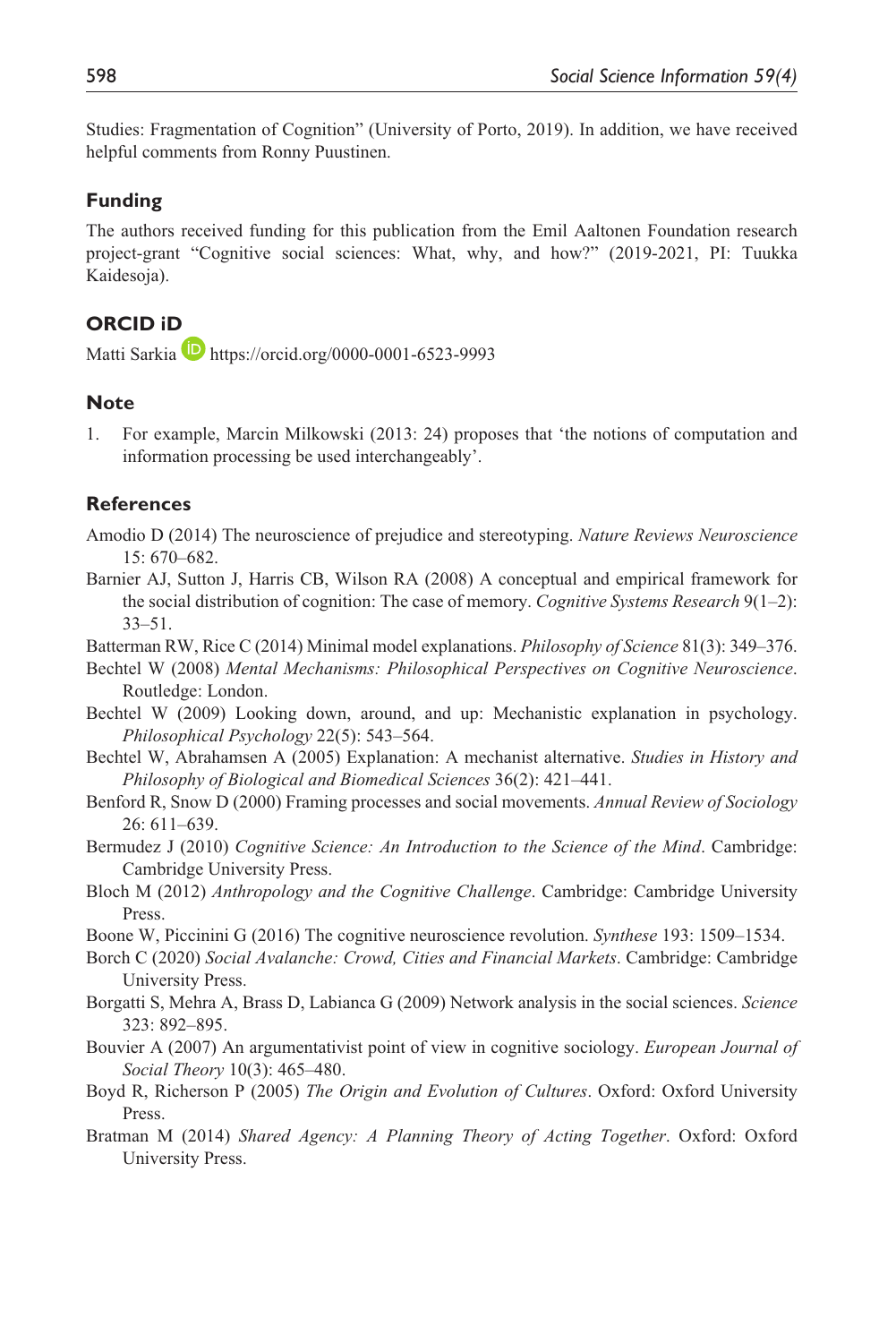- Brekhus W, Ignatow G (2019) *Oxford Handbook of Cognitive Sociology*. Oxford: Oxford University Press.
- Brooks R (1999) *Cambrian Intelligence: The Early History of the New AI*. Cambridge, MA: MIT Press.
- Brossard B, Sallée N (2020) Sociology and psychology: What intersections? *European Journal of Social Theory* 23(1): 3–14.
- Brubaker R, Feischmidt M, Fox J, Grancea L (2006) *Nationalist Politics and Everyday Ethnicity in a Transylvanian Town*. Princeton: Princeton University Press.
- Brubaker R, Laitin D (1998) Ethnic and nationalist violence. *Annual Review of Sociology* 24(1): 423–452.
- Brubaker R, Loveman M, Stamatov P (2004) Ethnicity as cognition. *Theory and Society* 33(1): 31–64.
- Byrne R, Whiten A (1988) *Machiavellian Intelligence: Social Expertise and the Evolution of Intellect in Monkeys, Apes, and Humans*. Oxford: Clarendon Press.
- Cacioppo J, Berntson G, Decety J (2012) A history of social neuroscience. In: Kruglanski A, Stroebe W (eds) *Handbook of the History of Social Psychology*. New York: Psychology Press, 123–136.
- Carpenter M, Svetlova M (2016) Social development. In: Hopkins B, Geangu E, Linkenauer S (eds) *Cambridge Encyclopedia of Child Development*. Cambridge: Cambridge University Press, 415–423.
- Cerulo K (2010) Mining the intersections of cognitive sociology and neuroscience. *Poetics* 38(2): 115–132.
- Clark A (1997) *Being There: Putting Brain, Body and World Together Again*. Cambridge: MIT Press.
- Clark A (2008) *Supersizing the Mind: Embodiment, Action and Cognitive Extension*. Oxford: Oxford University Press.
- Clark A, Chalmers D (1998) The extended mind. *Analysis* 58: 7–19.
- Collins R (2004) *Interaction Ritual Chains*. Princeton, NJ: Princeton University Press.
- Craver C (2007) *Explaining the Brain. Mechanisms and the Mosaic Unity of Neuroscience*. Oxford: Oxford University Press.
- Craver C, Darden L (2013) *In Search of Mechanisms: Discoveries Across the Life Sciences*. Chicago: University of Chicago Press.
- Craver C, Kaplan D (2018) Are more details better? On the norms of completeness for mechanistic explanations. *The British Journal for the Philosophy of Science* 1(71): 287–319.
- D'Andrade R (1995) *The Development of Cognitive Anthropology*. Cambridge: Cambridge University Press.
- Damasio A (2000) *The Feeling of What Happens: Body and Emotion in the Making of Consciousness*. San Diego, CA: Harcourt.
- De Jaegher H, Di Paolo E (2007) Participatory sense-making. *Phenomenology and the Cognitive Sciences* 6: 485–507.
- Delanty G, Kumar K (2006) *The Sage Handbook of Nations and Nationalism*. London: Sage.
- Dhami S (2016) *The Foundations of Behavioral Economic Analysis*. Oxford: Oxford University Press.
- DiMaggio P (1997) Culture and cognition. *Annual Review of Sociology* 23: 263–287.
- Dunbar R (2009) The social brain hypothesis and its implications for social evolution. *Annals of Human Biology* 36(5): 562–572.
- Durkheim É (1965 [1912]) *The Elementary Forms of Religious Life*. New York: Free Press.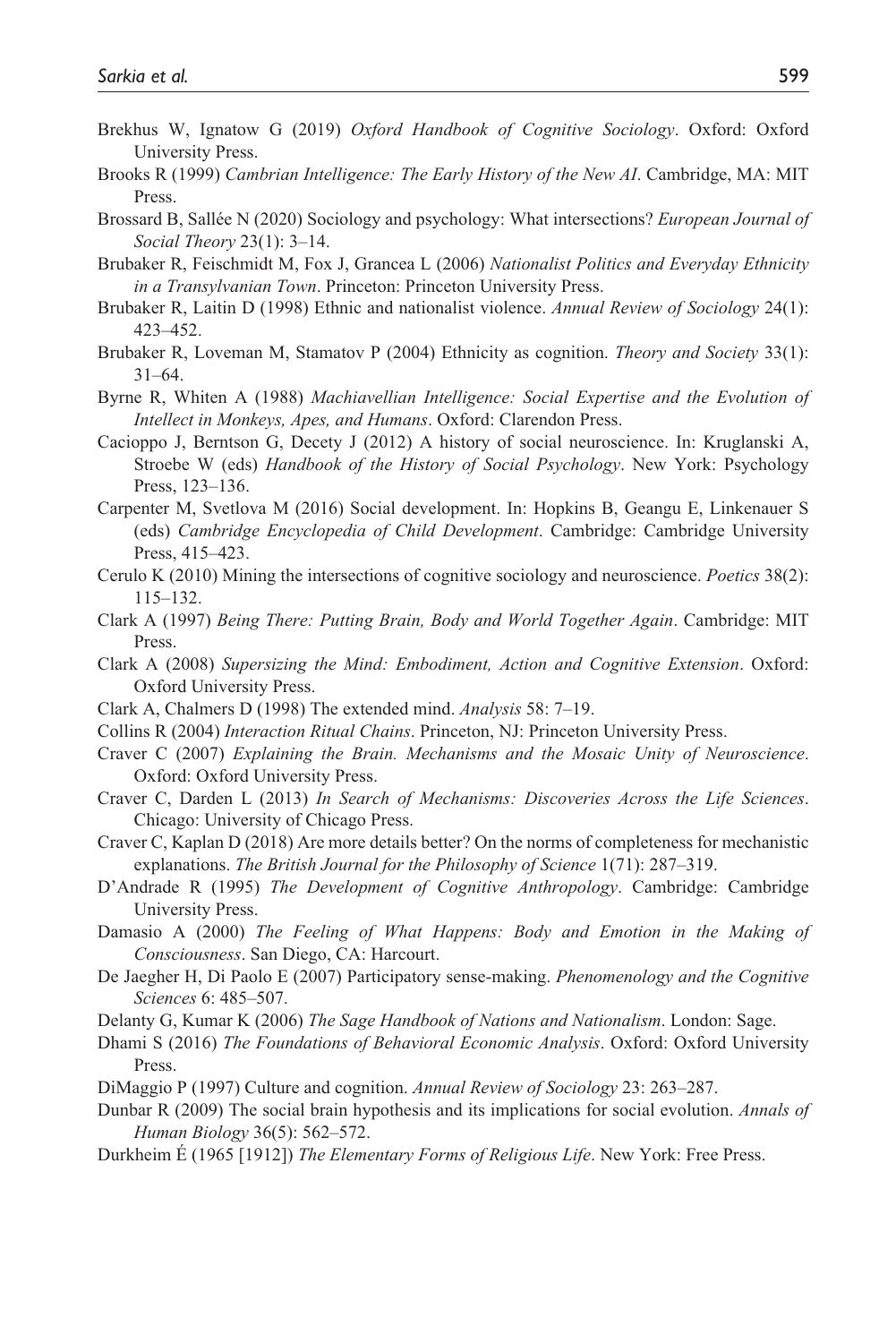- Esmenio S, Soares J, Oliveira-Silva P, et al. (2020) Changes in the effective connectivity of the social brain when making inferences about close others vs. the self. *Frontiers in Human Neuroscience* 14: 1–10.
- Frith C, Frith U (2012) Mechanisms of social cognition. *Annual Review of Psychology* 63: 287–313.
- Gallagher S (2005) *How the Body Shapes the Mind*. Oxford: Oxford University Press.
- Gallese V, Goldman A (1998) Mirror neurons and the simulation theory of mind-reading. *Trends in Cognitive Sciences* 2(12): 493–501.
- Gibson J (1977) The theory of affordances. In: Shaw R, Bransford J (eds) *Perceiving, Acting, and Knowing: Toward an Ecological Psychology*. Hillsdale, NJ: Erlbaum, 67–82.
- Glennan S (2017) *The New Mechanical Philosophy*. Oxford: Oxford University Press.
- Glennan S, Illari P (2018) *The Routledge Handbook of Mechanisms and Mechanical Philosophy*. London: Routledge.
- Goldman A (2008) *Simulating Minds: The Philosophy, Psychology and Neuroscience of Mindreading*. Oxford: Oxford University Press.
- Gräfenhain M, Behne T, Carpenter M, et al. (2009) Young children's understanding of joint commitments. *Developmental Psychology* 45(5): 1430–1443.
- Hedström P (2005) *Dissecting the Social: On the Principles of Analytical Sociology*. Cambridge: Cambridge University Press.
- Hedström P, Ylikoski P (2010) Causal mechanisms in the social sciences. *Annual Reviews in Sociology* 39: 46–67.

Hempel C (1966) *Philosophy of Natural Science*. Englewood Cliffs: Prentice-Hall.

Hommel B, Müsseler J, Aschersleben G, Prinz W (2001) The theory of event coding (TEC): A framework for perception and action planning. *Behavioral and Brain Sciences* 24(5): 849–937.

- Hrdy S (2009) *Mothers and Others: The Evolutionary Origins of Mutual Understanding*. Cambridge, MA: Harvard University Press.
- Huebner B (2013) Socially embedded cognition. *Cognitive Systems Research* 25–26: 13–18.
- Hutchins E (1995) *Cognition in the Wild*. Cambridge, MA: MIT Press.
- Ignatow G (2014) Ontology and method in cognitive sociology. *Sociological Forum* 29(4): 990–994.
- Jerolmack C, Khan S (2014) Talk is cheap: Ethnography and the attitudinal fallacy. *Sociological Methods and Research* 43(2): 178–209.
- Kachel U, Svetlova M, Tomasello M (2018) Three-year-olds' reactions to a partner's failure to perform her role in a joint commitment. *Child Development* 89(5): 1691–1703.
- Kaidesoja T, Sarkia M, Hyyryläinen M (2019) Arguments for the cognitive social sciences. *Journal for the Theory of Social Behavior* 49(4): 1–16.
- Knoblich G, Butterfill S, Sebanz N (2011) Psychological research on joint action: Theory and data. In: Ross B (ed.) *Psychology of Learning and Motivation vol. 51*. Burlington: Academic Press, 121–154.
- Kobayashi H, Kohshima H (1997) Unique morphology of the human eye. *Nature* 387: 767–768.
- Krakauer J, Ghazanfar A, Gomez-Martin A, et al. (2017) Neuroscience needs behavior: Correcting a reductionist bias. *Neuron* 93(3): 480–490.
- Le Bon G (2002 [1895]) *The Crowd: A Study of the Popular Mind*. Mineola, NY: Dover.
- Lewis K, Herndon B (2011) Transactive memory systems: Current issues and future research directions. *Organization Science* 22(5): 1254–1265.
- Lieberman M (2017) Social cognitive neuroscience: A review of core processes. *Annual Review of Psychology* 58: 259–289.
- Lizardo O (2014) Beyond the Comtean schema: The sociology of culture and cognition versus cognitive social science. *Sociological Forum* 29(4): 983–989.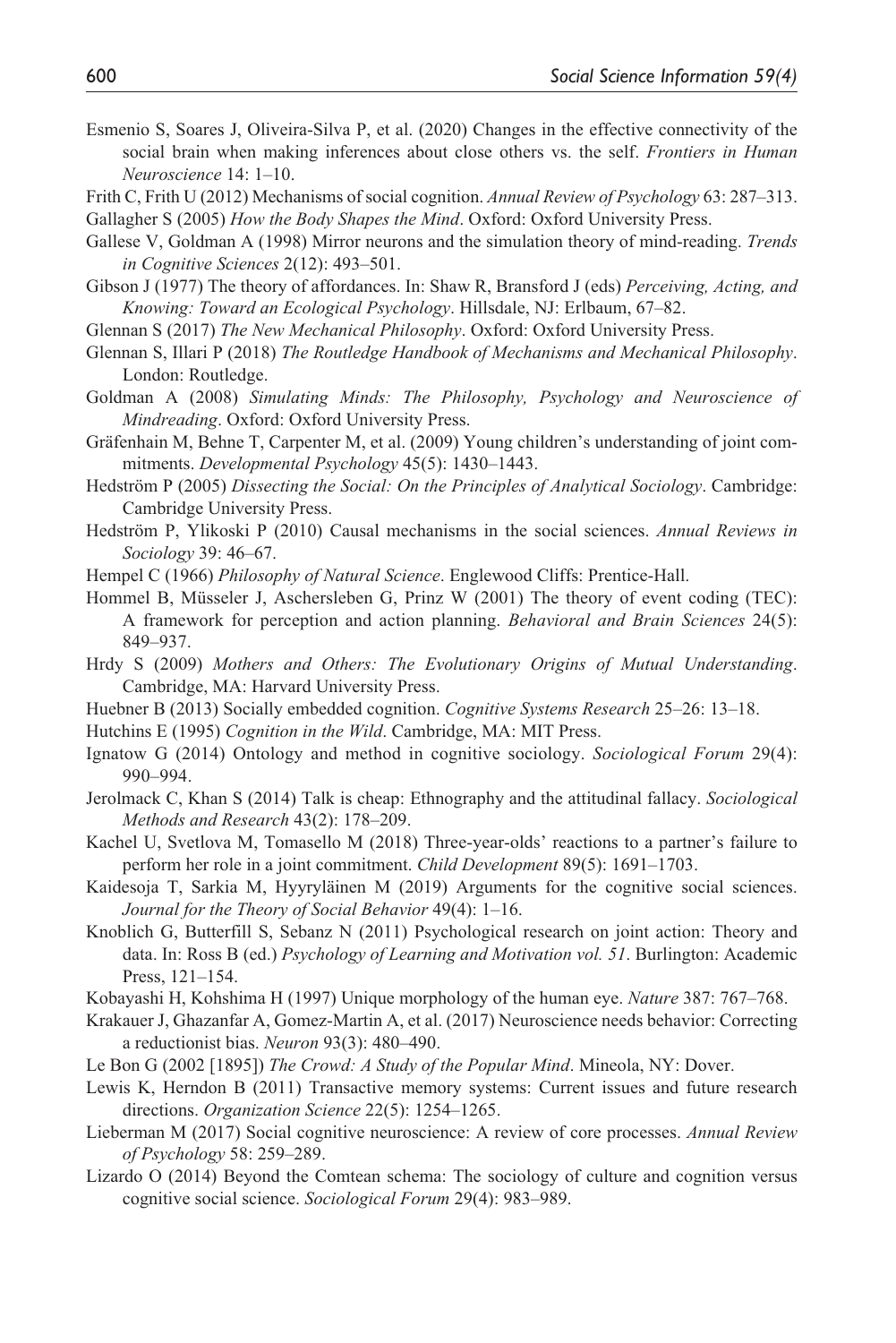- Lizardo O, Sepulvado B, Stoltz D, et al. (2020) What can cognitive neuroscience do for cultural sociology. *American Journal of Cultural Sociology* 8: 3–28.
- Machamer P, Darden L, Craver C (2000) Thinking about mechanisms. *Philosophy of Science* 67(1): 1–25.
- Marr D (2010 [1982]) *Vision: A Computational Investigation into the Human Representation and Processing of Visual Information*. Cambridge, MA: MIT Press.
- McAdam D, Tarrow S, Tilly C (2001) *The Dynamics of Contention*. Cambridge: Cambridge University Press.
- Menary R (ed.) (2010) *The Extended Mind*. Cambridge, MA: MIT Press.
- Michael J, Sebanz N, Knoblich G (2016) Observing joint action: Coordination requires commitment. *Cognition* 157: 106–113.
- Milkowski M (2013) *Explaining the Computational Mind*. Cambridge, MA: MIT Press.
- Milkowski M (2019) Social intelligence: How to integrate research? A mechanistic perspective. *AI&Society* 34: 735–744.
- Milkowski M, Clowes R, Rucinska Z, et al. (2018) From wide cognition to mechanisms: A silent revolution. *Frontiers in Psychology* 9: 1–17.
- Newell A (1980) Physical symbol systems. *Cognitive Science: A Multidisciplinary Journal* 4(2): 135–183.
- Newell A, Simon H (1972) *Human Problem Solving*. Englewood Cliffs, NJ: Prentice-Hall.
- Olick J (1999) Collective memory: The two cultures. *Sociological Theory* 17(3): 333–348.
- Orum A, Dale J (2009) *Political Sociology: Power and Participation in the Modern World*. Oxford: Oxford University Press.
- Peltokorpi V (2008) Transactive memory systems. *Review of General Psychology* 12(4): 378–394.
- Peltokorpi V, Hood AC (2018) Communication in theory and research on transactive memory systems: A literature review. *Topics in Cognitive Science* 11(4): 1–24.
- Prinz W (1997) Perception and action planning. *European Journal of Cognitive Psychology* 9(2): 129–154.
- Pugh A (2013) What good are interview for thinking about culture? Demystifying interpretive analysis. *American Journal of Cultural Sociology* 1(1): 42–68.
- Rakoczy H (2017) The development of individual and shared intentionality. In: Kiverstein J (ed.) *The Routledge Handbook of the Philosophy of the Social Mind*. London: Routledge, 139–151.
- Ren Y, Argote L (2011) Transactive memory systems 1985–2010: An integrative framework of key dimensions, antecedents, and consequences. *The Academy of Management Annals* 5(1): 189–229.
- Richardson M, Marsh K, Isenhower R, et al. (2007) Rocking together: Dynamics of intentional and unintentional interpersonal coordination. *Human Movement Science* 26(6): 867–891.
- Rizzolatti G, Sinigaglia C (2010) The functional role of the parieto-frontal mirror circuit: Interpretations and misinterpretations. *Nature Reviews Neuroscience* 11(4): 264–274.
- Rose N, Abi-Rached J (2013) *Neuro: The New Brain Sciences and the Management of the Mind*. Princeton, NJ: Princeton University Press.
- Rumelhart D (1980) Schemata: The building blocks of cognition. In: Spiro R, Bruce B, Brewer W (eds) *Theoretical Issues in Reading Comprehension: Perspectives from Cognitive Psychology, Artificial Intelligence, and Education*. Hillsdale, NJ: Lawrence Erlbaum, 33–58.
- Rumelhart D, McClelland J (1986) On learning the past tenses of English verbs. In: McClelland D, Rumelhard D (eds) *Parallel Distributed Processing: Explorations in the Microstructures of Cognition, vol. 2: Psychological and Biological Models*. Cambridge, MA: MIT Press, 216–271.
- Schank R, Abelson R (1977) *Scripts, Plans, Goals and Understanding*. Hillsdale, NJ: Lawrence Erlbaum.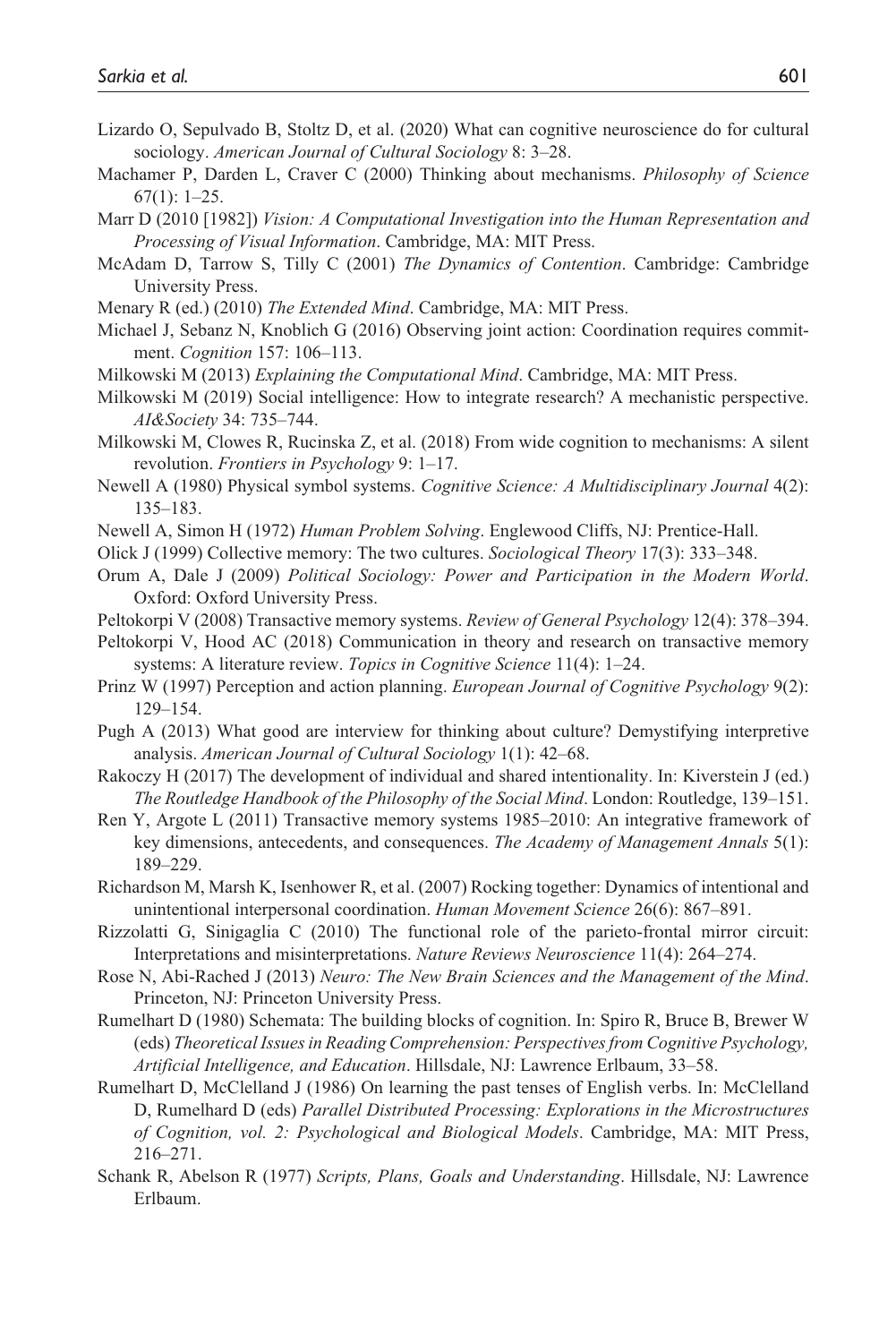- Searle J (2010) *Making the Social World: The Structure of Human Civilization*. Oxford: Oxford University Press.
- Shaw L (2015) Mechanics and dynamics of social construction: Modeling the emergence of culture from individual mental representation. *Poetics* 52: 75–90.

Solomon J, Goldberg D (2002) *A Companion to Racial and Ethnic Studies*. Malden: Blackwell.

Sperber D (1996) *Explaining Culture: A Cognitive Approach*. Oxford: Blackwell.

- Strydom P (2007) Introduction: A cartography of contemporary social theory. *European Journal of Social Theory* 10(3): 339–356.
- Strauss C, Quinn N (1997) *A Cognitive Theory of Cultural Meaning*. Cambridge: Cambridge University Press.
- Strevens M (2008) *Depth: An Account of Scientific Explanation*. Cambridge, MA: Harvard University Press.
- Sun R (2012) Prolegomena to the cognitive social sciences. In: Sun R (ed.) *Grounding Social Sciences in Cognitive Sciences*. Cambridge, MA: MIT Press.
- Sutton J, Harris CB, Keil PG, et al. (2010) The psychology of memory, extended cognition and socially distributed remembering. *Phenomenology and the Cognitive Sciences* 9(4): 521–560.
- Tajfel H (1970) Experiments in intergroup discrimination. *Scientific American* 223(5): 96–102.
- Tajfel H, Turner J (1986) The social identity theory of intergroup behavior. In: Worchel S, Austin W (eds) *Psychology of Intergroup Relations*. Chicago: Nelson-Hall Publishers, 7–24.
- Tarde G (1962 [1890]) *The Laws of Imitation*. Gloucester, MA: Peter Smith.

Thaler R (2015) *Misbehaving: The Making of Behavioral Economics*. New York: W. W. Norton.

- Theiner G (2013) Transactive memory systems: A mechanistic analysis of emergent group memory. *Review of Philosophical Psychology* 4: 65–89.
- Thompson E (2007) *Mind in Life: Biology, Phenomenology, and the Sciences of Mind*. Cambridge, MA: Harvard University Press.
- Thomson-Jones M (2005) Idealization and abstraction: A framework. In: Thomson-Jones M, Cartwright N (eds) *Correcting the Model: Idealization and Abstraction in the Sciences*. Amsterdam: Rodopi.
- Tilly C (2001) Mechanisms in political processes. *Annual Review of Political Science* 4: 21–41.
- Tilly C, Tarrow S (2007) *Contentious Politics*. Boulder: Paradigm Publishers.
- Tomasello M (1999) *The Cultural Origins of Human Cognition*. Cambridge, MA: Harvard University Press.
- Tomasello M (2011) Methodological challenges in the study of primate cognition. *Science* 334(6060): 1227–1228.
- Tomasello M (2019) *Becoming Human: a Theory of Ontogeny*. Cambridge, MA: Harvard University Press.
- Tomasello M, Carpenter M, Call J, et al. (2005) Understanding and sharing intentions: The origins of cultural cognition. *Behavioral and Brain Sciences* 28: 675–691.
- Trevarthen C (1979) Communication and cooperation in early infancy: A description of primary intersubjectivity. In: Bullowa M (ed.) *Before Speech: The Beginning of Interpersonal Communication*. Cambridge: Cambridge University Press, 321–347.
- Tuomela R (2013) *Social Ontology: Collective Intentionality and Group Agents*. Oxford: Oxford University Press.
- Turner M (2001) *Cognitive Dimensions of Social Science*. Oxford: Oxford University Press.
- Turner SP (2018) *Cognitive Science and the Social*. London: Routledge.
- Vaisey S (2009) Motivation and justification: A dual-process model of culture in action. *American Journal of Sociology* 114(6): 1675–1715.